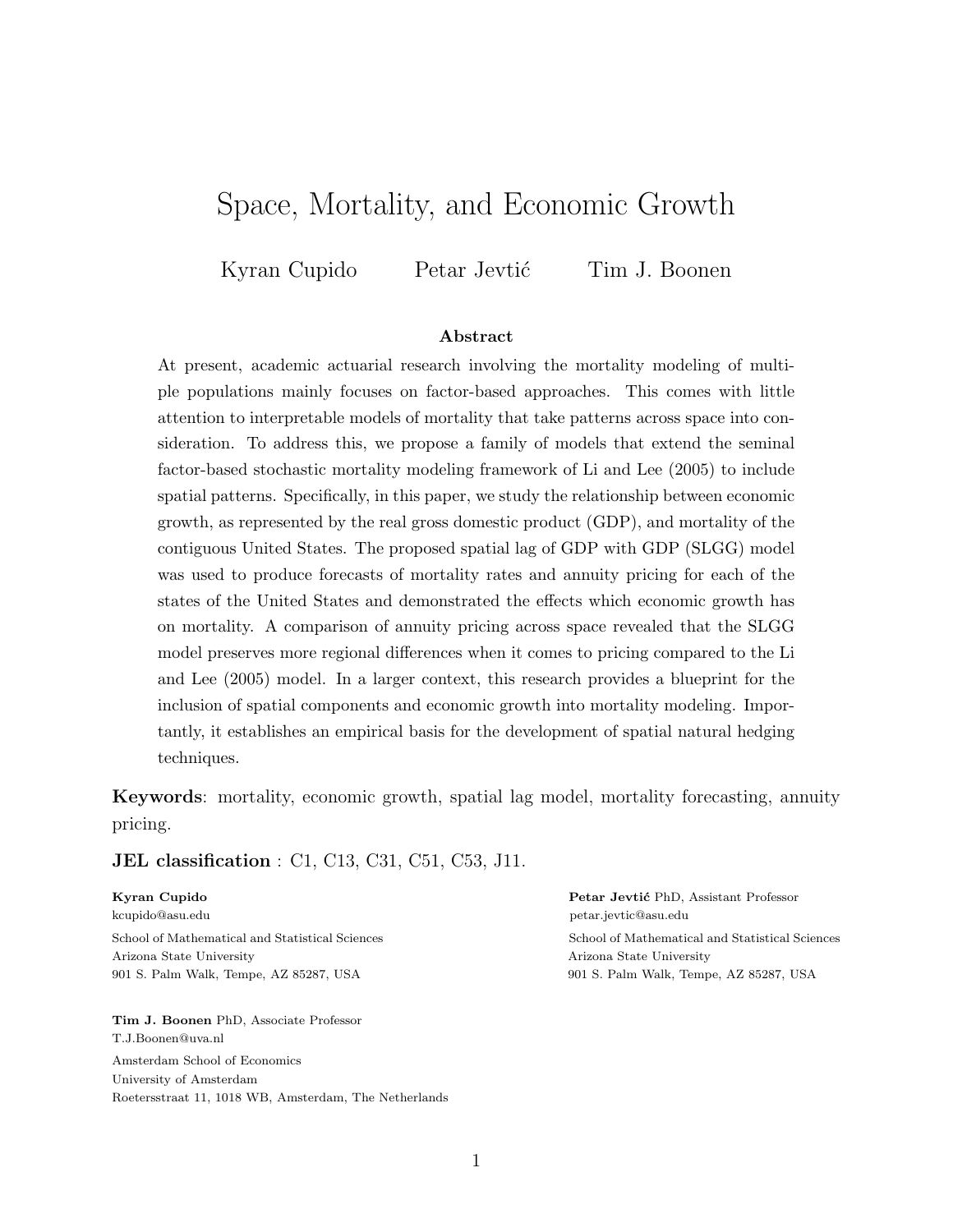#### 1 Introduction

With life expectancy in the United States undergoing substantial improvements over recent decades, institutionally managed financial needs of a rapidly aging population are getting more costly (see Pitacco et al. (2009)). The process of aging of a population yields a change in the relative number of retirees compared to the number of active workers, which given political constraints of taxation, can create financial uncertainty for these institutions (see Lee and Tuljapurkar (1997)). That is why the ability to model human survivorship is essential for the actuarial practice, especially for annuity pricing (see Pitacco (2016)), hedging (see Cox and Lin (2007), Zhu and Bauer (2014)) and social security affordability (see Soneji and King (2012)). Considering all of the above it is important to better understand how aging correlates with economic growth. For example, if there is a positive correlation of economic growth and longevity in the United States, then a program such as the federal Old-Age and Survivors Insurance (OASI) could be more expensive in the long term as a result of the economy performing well and vice versa. That is why this paper focuses on the relationship between mortality and economic growth in the United States and shows its dynamics are by no means trivial. However, by considering stochastic models of economic and mortality patterns across space and time, this relationship can be much better understood.

In particular, in this work, we propose a novel approach to model human mortality which is affected by a multitude of risk factors, and in principle is heterogeneous in its manifestation among different states in the United States. One reason for this heterogeneity is that the economy may grow faster in one state than others, which may lead to better habits in life and better health care, and opposite when an economy declines. For instance, it is well-known that smoking is more prevalent in populations with a declining economy (see Franks et al. (2007)). In fact, the demographic literature recognizes that there exists longrun relationships between economic development and mortality changes in various countries, as demonstrated by the Preston curve (see Preston (1975)) which finds empirical crosssectional positive dependence between life expectancy and real per capita income. More recently Hanewald (2011) finds significant co-movements between mortality dynamics and the gross domestic product (GDP) per capita.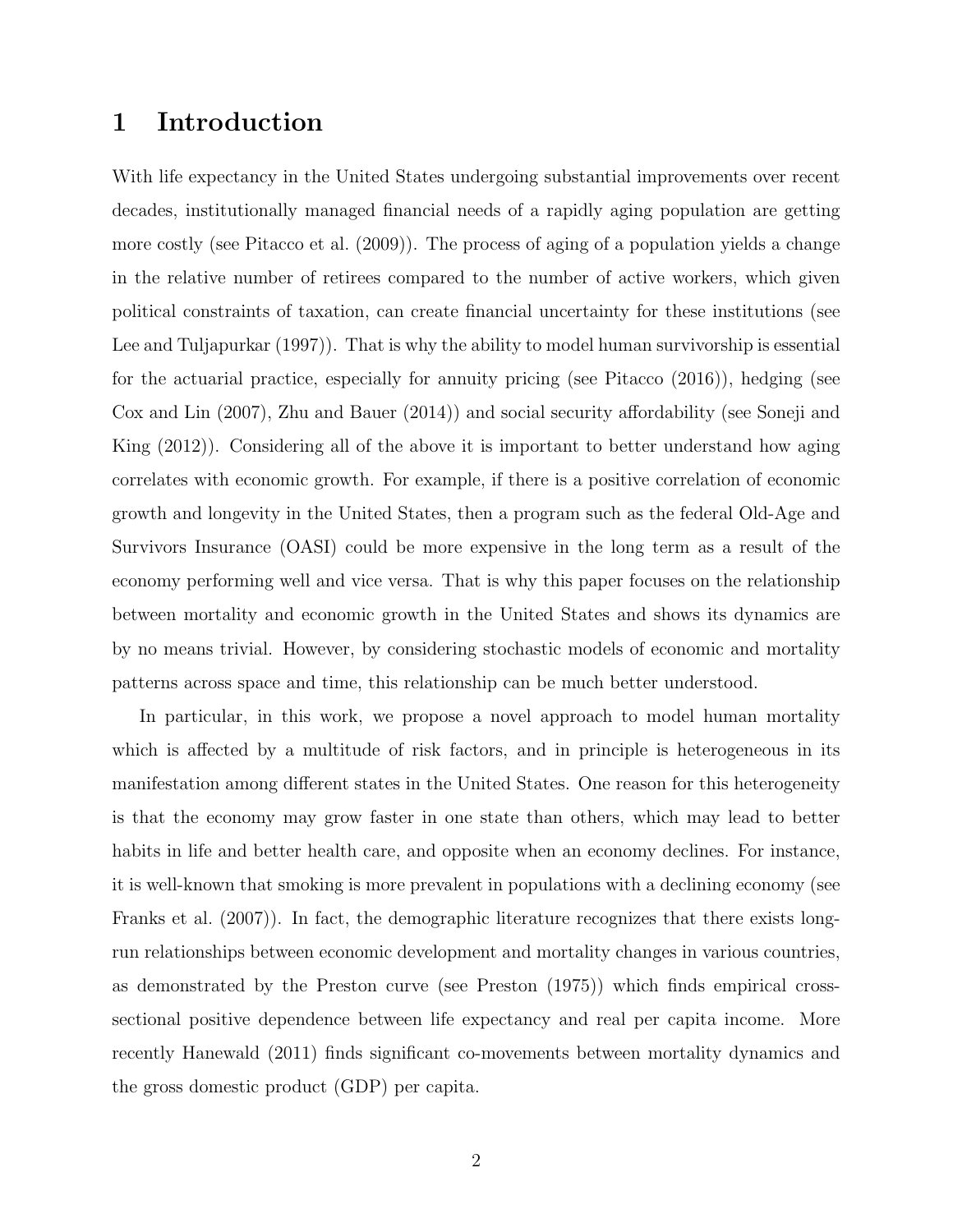Considering mortality and GDP in different states of the United States, we investigate the relationship between mortality and economic growth via multi-population mortality and economic growth models. Additionally, to understand which states are most affected by their neighbors, we investigate the short-term spatial effects impacting mortality rates of the contiguous United States. Previously, Niu and Melenberg (2014) and Boonen and Li (2017) added economic growth as a risk factor to the Lee-Carter model (see Lee and Carter (1992)) and to the Li-Lee model (see Li and Lee (2005)) respectively. Also, Seklecka et al. (2019) obtain better mortality forecasts by adding economic growth as a risk factor to O'Hare-Li model (see O'Hare and Li (2012)).

Whereas the recent works of Li and Lu (2017), Doukhan et al. (2017) and Ludkovski et al. (2018) implement spatial considerations into the mortality modeling framework by defining spatial relationships based on closeness in age and time, we investigate spatial patterns from a geographical perspective. Also, we observe that in recent years, multi-population models have gained significant actuarial interest. Their use is widespread, and various institutions such as Dutch and Belgian Actuarial Institute rely on them to provide mortality projections for insurers (see Antonio et al. (2017)). That is why in this work, we propose a multipopulation model with economic growth and extend Boonen and Li (2017) to introduce spatial dependence of mortality dynamics in the short-run. Spatial effect parameters account for the spillover effects among the adjacent states. Intuitively, it the context of the United States, it is not difficult to imagine that due to labor mobility or health care systems, an increase in life expectancy or GDP per capita in Massachusetts may have a direct positive impact on the life expectancy in Rhode Island, but no direct effect on the life expectancy in Arizona.

A research objective of this paper is to study and quantify the impacts that the structural inequalities in economic growth across the states of the United States have on mortality in a given state. In particular, we also study the effect that the evolution of mortality of a particular state may have on the evolution of mortality in its neighbouring states. Moreover, we study the effect that the economic growth of neighboring states have on the mortality rates in a state.

Our work may be of significant interest to actuarial academics and practitioners, as well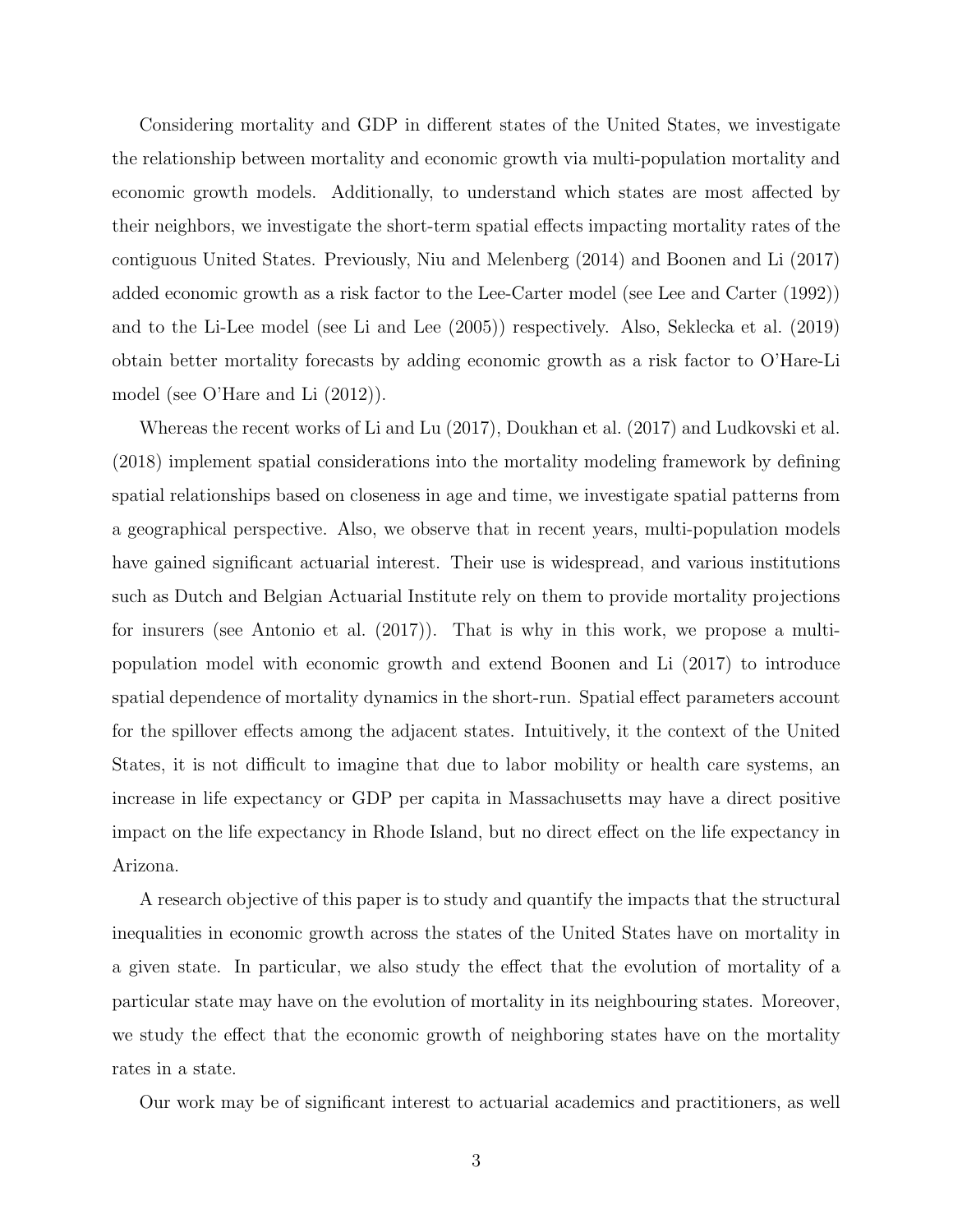as the broader social science and demographic academic communities. To the best of our knowledge, we are the first to model the connection between structural economic inequality and mortality at the comprehensive level for the case of the United States. This paper thus bridges the actuarial, social sciences and demographic disciplines. For actuarial practitioners, this paper provides a justification for considering spatial components in mortality models of any given state, as well as incorporating spatial economic components for model considerations. Finally, based on our chosen mortality model, we find substantial heterogeneity in annuity prices across the United States and our works serves as an empirical justification for spatial hedging.

The paper is set out as follows. In Section 2, we describe the data that we use in this paper. The mortality models with GDP are introduced in Section 3, and model selection is performed in Section 4. In Section 5, we compare the mortality forecasts. An application in annuity pricing is provided in Section 6. Finally, Section 7 concludes.

#### 2 Data

In this paper, we measure economic growth by the GDP per capita. Data of the real GDP per capita per state in the United States from 1977 to 2016 is collected from the Bureau of Economic Analysis<sup>1,2</sup>.

To model human mortality, we focus on the central death rates in every state of the United States (see Li and Lee (2005)) and we consider only the male population. For notational convenience, we label the 48 contiguous states with numbers from 1 to 48. The states Hawaii and Alaska are excluded because they do not share a land-border with another state. The central death rate of a population for a given year is the number of deaths occurring among a population during a given year relative to the number of people that are alive at the beginning of that given year. We let  $m_{i,x,t}$  denote the central death rate for age group  $x \in \{0, 1-4, 5-9, \ldots, 85+\}\$ at time  $t \in \{1977, 1978, \ldots, 2016\}\$ in state  $i \in \{1, 2, \ldots, 48\}\$ 

<sup>&</sup>lt;sup>1</sup>The federal district Washington DC is excluded from our analysis, because the GDP per capita in this district is very high, and uninformative as factor of economic growth for this area.

<sup>2</sup>State level real GDP data was obtained from https://www.bea.gov/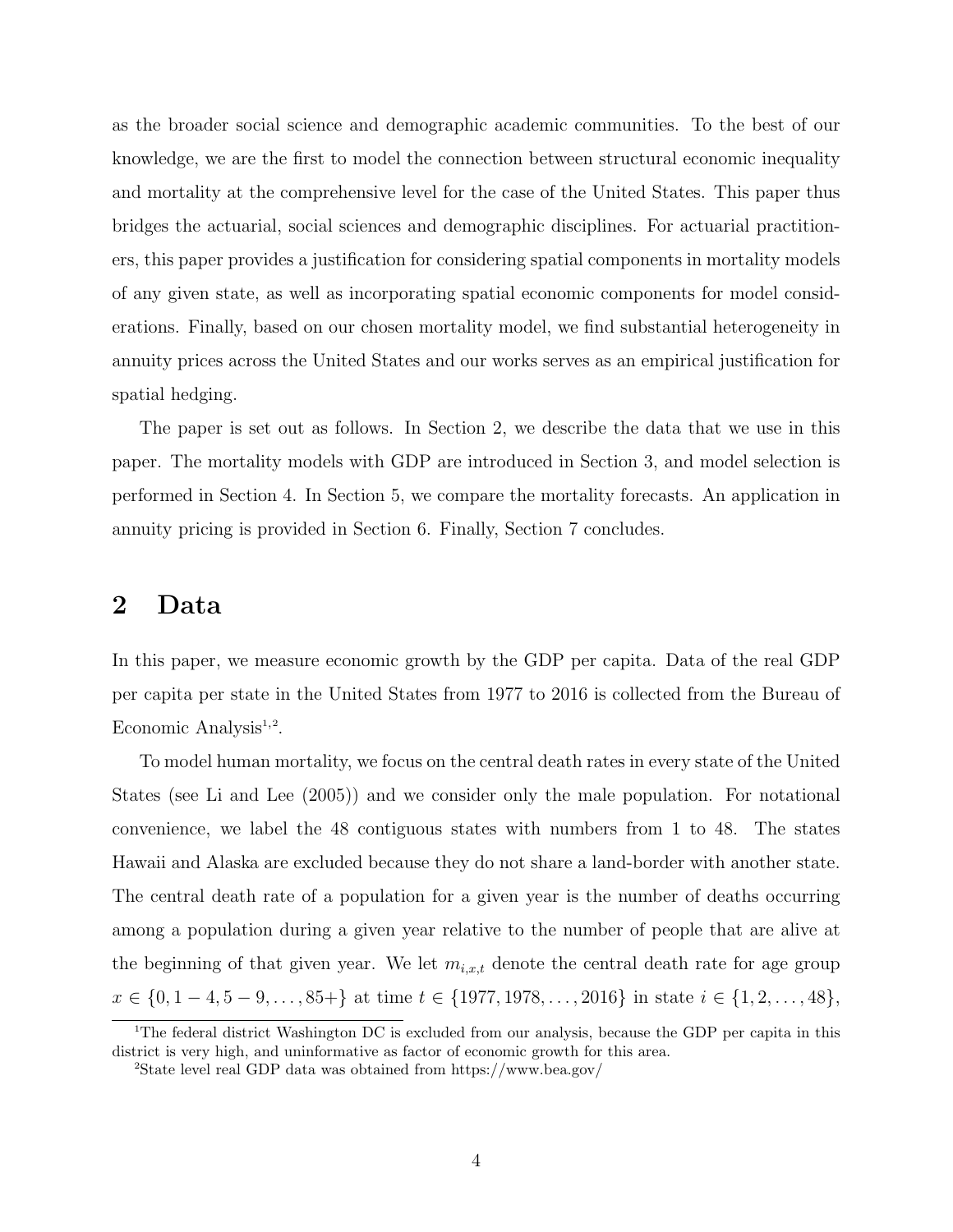to be

$$
m_{i,x,t} = \frac{\text{Number of deaths in age group } x \text{ at year } t \text{ in state } i}{\text{Number of people alive in age group } x \text{ at time } t \text{ in state } i}
$$

.

The mortality data that we investigate in this study is obtained from the Centers for Disease Control and Prevention's (CDC) WONDER internet databases. The Compressed Mortality File (CMF), produced by the National Center for Health Statistics, is a national mortality and population database which spans the years 1968-2016. This dataset specifically features the crude mortality rates for each age bracket among the individual counties of the contiguous United States, as identified by their respective Federal Information Processing Standards (FIPS) codes.

As an example, in Figure 1, we display the central death rates for all contiguous states of the age group of 55-64 year, for four different years. To compare the central death rates, we also show in this figure the GDP per state. All plots in Figure 1 display the value of the death rate (in red) and GDP per capita (in blue) relative to the United States average. With a darker shade, a relatively higher value of the death rate or GDP is represented. For instance, the states California and New York have a high relative GDP per capita, while having a low death rate. Each of the maps presents a clear spatial pattern of mortality, with states having similar mortality rates clustered together across the entire country. These are the effects that we capture in this paper.

#### 3 Spatial mortality models with state GDPs

Rather than generating separate models for each individual state, Li and Lee (2005) show the plausibility of improving mortality forecasts for individual populations by taking into account the mortality dynamics in a larger group. The Li-Lee model is a multi-population generalization of the Lee-Carter model, where a common mortality pattern is incorporated and a coherence assumption is imposed where forecasts of different populations could not diverge in the long run. The Li-Lee model is given by

$$
\log(m_{i,x,t}) = \alpha_{i,x} + B_x K_t + \beta_{i,x} \kappa_{i,t} + \varepsilon_{i,x,t}.
$$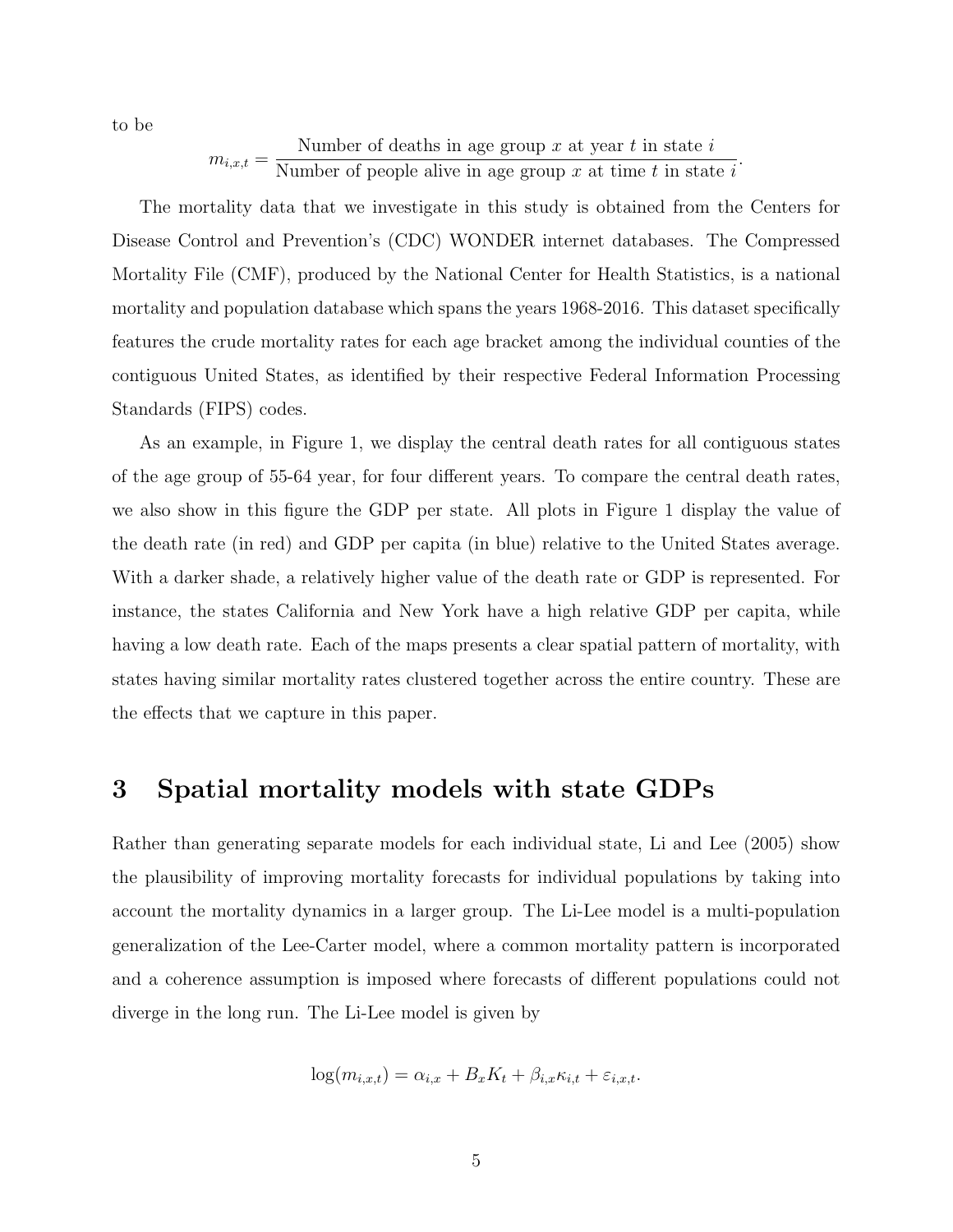

Figure 1: Comparison between the mortality rates of the 55-64 age group and the GDP per capita for the years 1986, 1996, 2006 and 2016. A darker shade represents a relatively higher death rate or GDP when compared to the national average.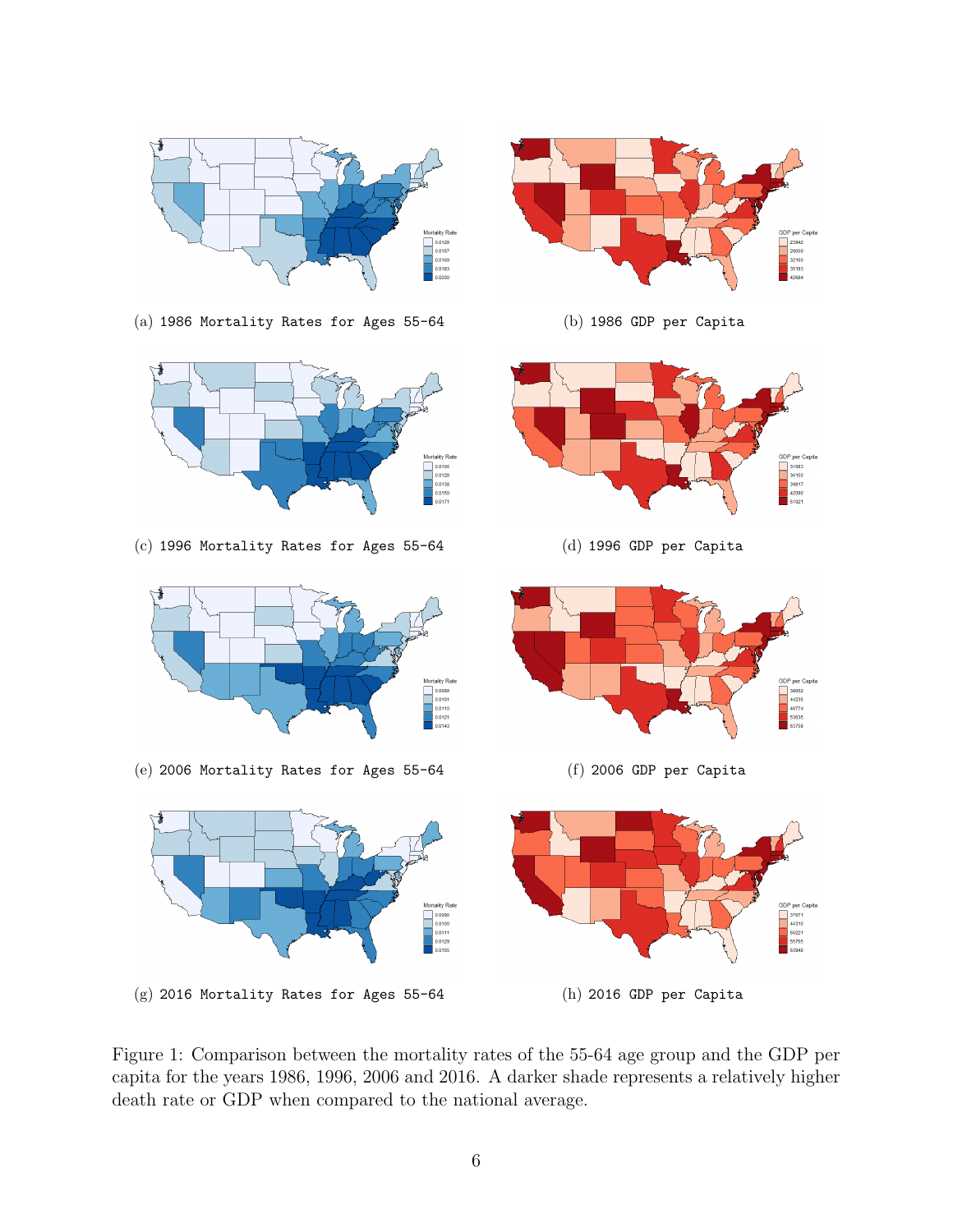with the following normalization conditions:  $\sum_{x} \beta_{i,x} = 1$  and  $\sum_{t} \kappa_{i,t} = 0$  for all i, and  $\sum_{x} B_x = 1$  and  $\sum_{t} K_t = 0$ . The error terms  $\varepsilon_{i,x,t}$  are assumed to be i.i.d. Gaussian with mean 0. Here, the parameter  $\alpha_{i,x}$  describes the time-average mortality for each state i and age x, the common factor  $K_t$  captures the evolution of national mortality rates over time, and the age effect  $B_x$  explains this sensitivity to this  $K_t$  of the age-specific mortality rates. To ensure coherency, we impose that the  $\kappa_{i,t}$  time-series processes are stationary (see Li and Lee (2005)). Li and Lee (2005) propose to estimate the parameters in a two step procedure, by firstly estimating the common parameters  $B_x$  and  $K_t$  from the combined data for all the populations, and then secondly estimating the remaining population-specific parameters. In both estimation steps, the parameters are estimated by a singular value decomposition.

Starting from the above, to develop a family of multi-population mortality models which combine coherency, macroeconomic variable GDP and spatial effects, we begin by considering the simple extension of the Li and Lee model developed by Boonen and Li (2017)

$$
\log(m_{i,x,t}) = \alpha_{i,x} + \gamma_x GDP_t + \beta_{i,x} \kappa_{i,t} + \varepsilon_{i,x,t},
$$

where  $\alpha_{i,x}, \beta_{i,x}$  and  $\kappa_{i,t}$  are the state population-specific parameters,  $GDP_t$  is the demeaned gross domestic product per capita of the United States at time  $t$ , with respective loading  $\gamma_x$ . Standard normalization conditions apply, where  $\sum_x \beta_{i,x} = 1$  and  $\sum_t \kappa_{i,t} = 0$ . The error terms  $\varepsilon_{i,x,t}$  are assumed to be i.i.d. Gaussian with mean 0. In this base model, the parameters are estimated in two steps. First, parameters  $\alpha_{i,x}$  and  $\gamma_x$  are estimated by OLS. Second, the remaining parameters  $\beta_{i,x}$  and  $\kappa_{i,t}$  are estimated by a singular value decomposition. We refer to Boonen and Li (2017) for a further discussion on the estimation.

To extend this model to the spatial domain, we propose incorporating spatially autoregressive and lagged components to generate a class of models of the form

$$
\log(m_{i,x,t}) = \alpha_{i,x} + \rho_{i,x} \sum_{j \neq i} W_{i,j} \log(m_{j,x,t}) + \psi_{i,x} \sum_{k \neq i} W_{i,k} GDP_{k,t} + \gamma_{i,x} GDP_{i,t} + \beta_{i,x} \kappa_{i,t} + \varepsilon_{i,x,t}.
$$
\n(1)

Again, the standard normalization conditions apply, where  $\sum_{x} \beta_{i,x} = 1$  and  $\sum_{t} \kappa_{i,t} = 0$ . The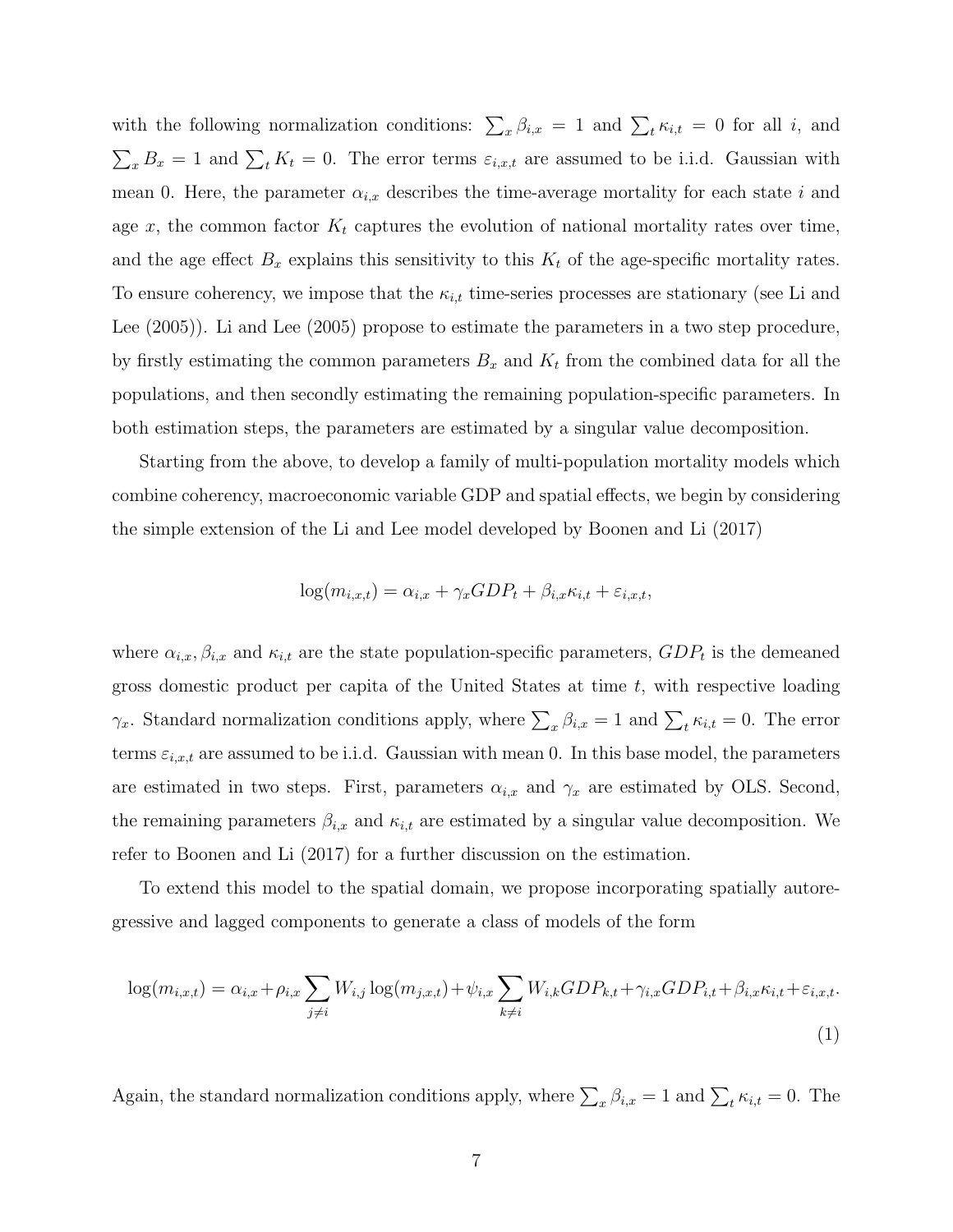$\alpha_{i,x}, \beta_{i,x}$  and  $\kappa_{i,t}$  are the state-specific parameters,  $GDP_{i,t}$  is the demeaned GDP per capita of state i at time t, with respective loadings  $\gamma_{i,x}$ , and W is a matrix that indicates whether states are neighbors. Specifically,  $W_{i,j}$  is non-zero if the two states i and j share a common border, such as California and Arizona, and zero if they are not adjacent, such as California and New York. Rather than treat the United States as an 'island', Canada and Mexico are also included in our spatial models. In Figure 2 we illustrate the construction of the matrix W for California, where a connection line means that the states i and j are adjacent and thus  $W_{i,j} > 0$ .

Including  $\rho_{i,x} \sum_{j\neq i} W_{i,j} \log(m_{j,x,t})$  and  $\psi_{i,x} \sum_{k\neq i} W_{i,k} GDP_{k,t}$  into our model allows for the exploration of spatial lag coefficients. Specifically,  $\rho_{i,x}$  provides means for an investigation of the effect that mortality rates from neighbouring states have on the mortality of a specific state, while  $\psi_{i,x}$  focuses on the relationship between the economic growth of specific states in relation to the mortality rates of their neighbours, which addresses the impact that the economic growth in a state has on the mortality dynamics of states that it shares close proximity with.



Figure 2: Connectivity map of California and its adjacent states, where Mexico is also included as neighbour. We see that California and Arizona are adjacent as they share a common border.

The parameters of the proposed model are estimated in two steps where we combine the approaches of Haining and Haining (2003) for spatial models and Niu and Melenberg (2014)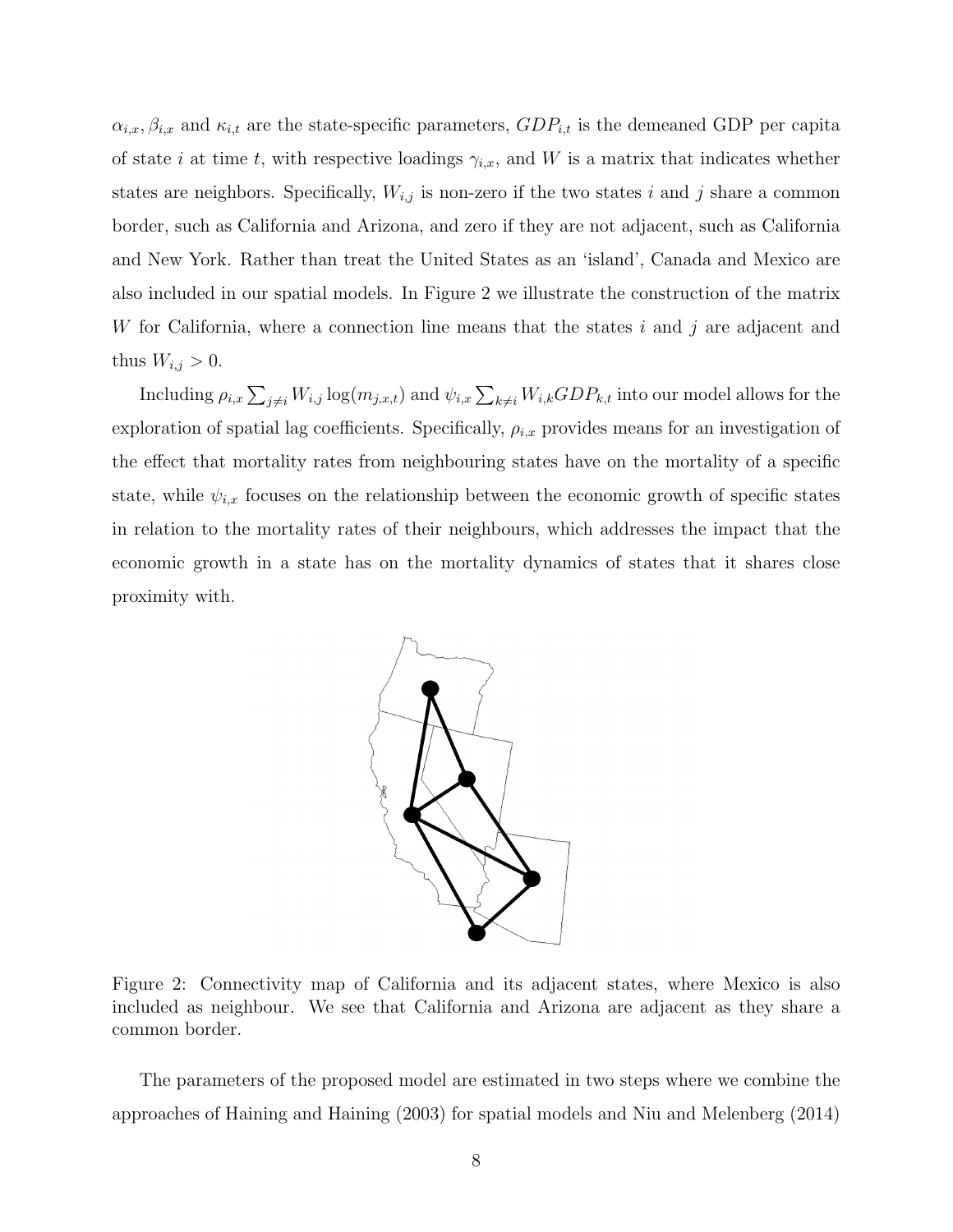for mortality models. First, we estimate the parameters  $\alpha_{i,x}$  as

$$
\hat{\alpha}_{i,x} = \frac{\sum_{t=1977}^{2016} \log(m_{i,x,t})}{2016 - 1977 + 1},
$$

and we estimate the spatial parameters and the parameters  $B_{i,x}$  by ordinary least-square (OLS). Second, the parameters  $\beta_{i,x}$  and  $\kappa_{i,t}$  are estimated using a singular value decomposition.

We will refer to the model given by expression (1) as *Spatial 'Everything'*. We also study possible simplifications of this model by setting certain parameters to zero, or by focusing on national GDP rather than state-specific GDP. Table 1 contains an overview of all of the models that we investigate in this study. There are a variety of models which will be investigated. For example, the 'Time Lagged GDP' model assumes that mortality in an individual state at any point in time is only concerned with an unobservable latent factor and the first time lag of the state's individual GDP per capita. The 'Spatial Lag of GDP' model only considers the effects that the GDP of neighbouring states have on mortality of an individual state. The 'Spatial Autoregressive with National GDP' model considers the effects that the mortality of an individual states' neighbours, in combination with the GDP of the entire country, have on mortality rates in the state, etc.

| Name                                                 | Model Specification                                                                                                                                                                                          |
|------------------------------------------------------|--------------------------------------------------------------------------------------------------------------------------------------------------------------------------------------------------------------|
| Li-Lee                                               | $\log(m_{i,x,t}) = \alpha_{i,x} + B_x K_t + \beta_{i,x} \kappa_{i,t} + \varepsilon_{i,x,t}$                                                                                                                  |
| <b>Base</b>                                          | $\log(m_{i,x,t}) = \alpha_{i,x} + \gamma_x GDP_t + \beta_{i,x} \kappa_{i,t} + \varepsilon_{i,x,t}$                                                                                                           |
| GDP                                                  | $\log(m_{i,x,t}) = \alpha_{i,x} + \gamma_{i,x} GDP_{i,t} + \beta_{i,x} \kappa_{i,t} + \varepsilon_{i,x,t}$                                                                                                   |
| Time Lagged GDP                                      | $log(m_{i,x,t}) = \alpha_{i,x} + \phi_{i,x} GDP_{i,t-1} + \beta_{i,x} \kappa_{i,t} + \varepsilon_{i,x,t}$                                                                                                    |
| ${\rm GDP}$ with ${\rm Time}$ Lagged ${\rm GDP}$     | $\log(m_{i,x,t}) = \alpha_{i,x} + \gamma_{i,x} GDP_{i,t} + \phi_{i,x} GDP_{i,t-1} + \beta_{i,x} \kappa_{i,t} + \varepsilon_{i,x,t}$                                                                          |
| Spatial Time Lagged GDP                              | $log(m_{i,x,t}) = \alpha_{i,x} + \xi_{i,x} \sum_{k \neq i} W_{i,k} GDP_{k,t-1} + \beta_{i,x} \kappa_{i,t} + \varepsilon_{i,x,t}$                                                                             |
| GDP with Spatial Time Lagged GDP                     | $\log(m_{i,x,t}) = \alpha_{i,x} + \gamma_{i,x} GDP_{i,t} + \xi_{i,x} \sum_{k \neq i} W_{i,k} GDP_{k,t-1} + \beta_{i,x} \kappa_{i,t} + \varepsilon_{i,x,t}$                                                   |
| Spatial Autoregressive                               | $\log(m_{i,x,t}) = \alpha_{i,x} + \rho_{i,x} \sum_{j \neq i} W_{i,j} \log(m_{j,x,t}) + \beta_{i,x} \kappa_{i,t} + \varepsilon_{i,x,t}$                                                                       |
| Spatial Lag of GDP                                   | $\log(m_{i,x,t}) = \alpha_{i,x} + \psi_{i,x} \sum_{k \neq i} W_{i,k} GDP_{k,t} + \beta_{i,x} \kappa_{i,t} + \varepsilon_{i,x,t}$                                                                             |
| Spatial Autoregressive with GDP                      | $\log(m_{i,x,t}) = \alpha_{i,x} + \rho_{i,x} \sum_{j \neq i} W_{i,j} \log(m_{j,x,t}) + \gamma_{i,x} GDP_{i,t} + \beta_{i,x} \kappa_{i,t} + \varepsilon_{i,x,t}$                                              |
| Spatial Lag of GDP with $\operatorname{GDP}$         | $\log(m_{i,x,t}) = \alpha_{i,x} + \psi_{i,x} \sum_{k \neq i} W_{i,k} GDP_{k,t} + \gamma_{i,x} GDP_{i,t} + \beta_{i,x} \kappa_{i,t} + \varepsilon_{i,x,t}$                                                    |
| Spatial Autoreg<br>ressive with National ${\rm GDP}$ | $\log(m_{i,x,t}) = \alpha_{i,x} + \rho_{i,x} \sum_{j \neq i} W_{i,j} \log(m_{j,x,t}) + \gamma_x GDP_t + \beta_{i,x} \kappa_{i,t} + \varepsilon_{i,x,t}$                                                      |
| Spatial                                              | $\log(m_{i,x,t}) = \alpha_{i,x} + \rho_{i,x} \sum_{j \neq i} W_{i,j} \log(m_{j,x,t}) + \psi_{i,x} \sum_{k \neq i} W_{i,k} GDP_{k,t} + \beta_{i,x} \kappa_{i,t} + \varepsilon_{i,x,t}$                        |
| Spatial 'Everything'                                 | $\log(m_{i,x,t}) = \alpha_{i,x} + \rho_{i,x} \sum_{j\neq i} W_{i,j} \log(m_{j,x,t}) + \psi_{i,x} \sum_{k\neq i} W_{i,k} GDP_{k,t} + \gamma_{i,x} GDP_{i,t} + \beta_{i,x} \kappa_{i,t} + \varepsilon_{i,x,t}$ |

Table 1: Family of multi-population mortality models that are studied in this paper.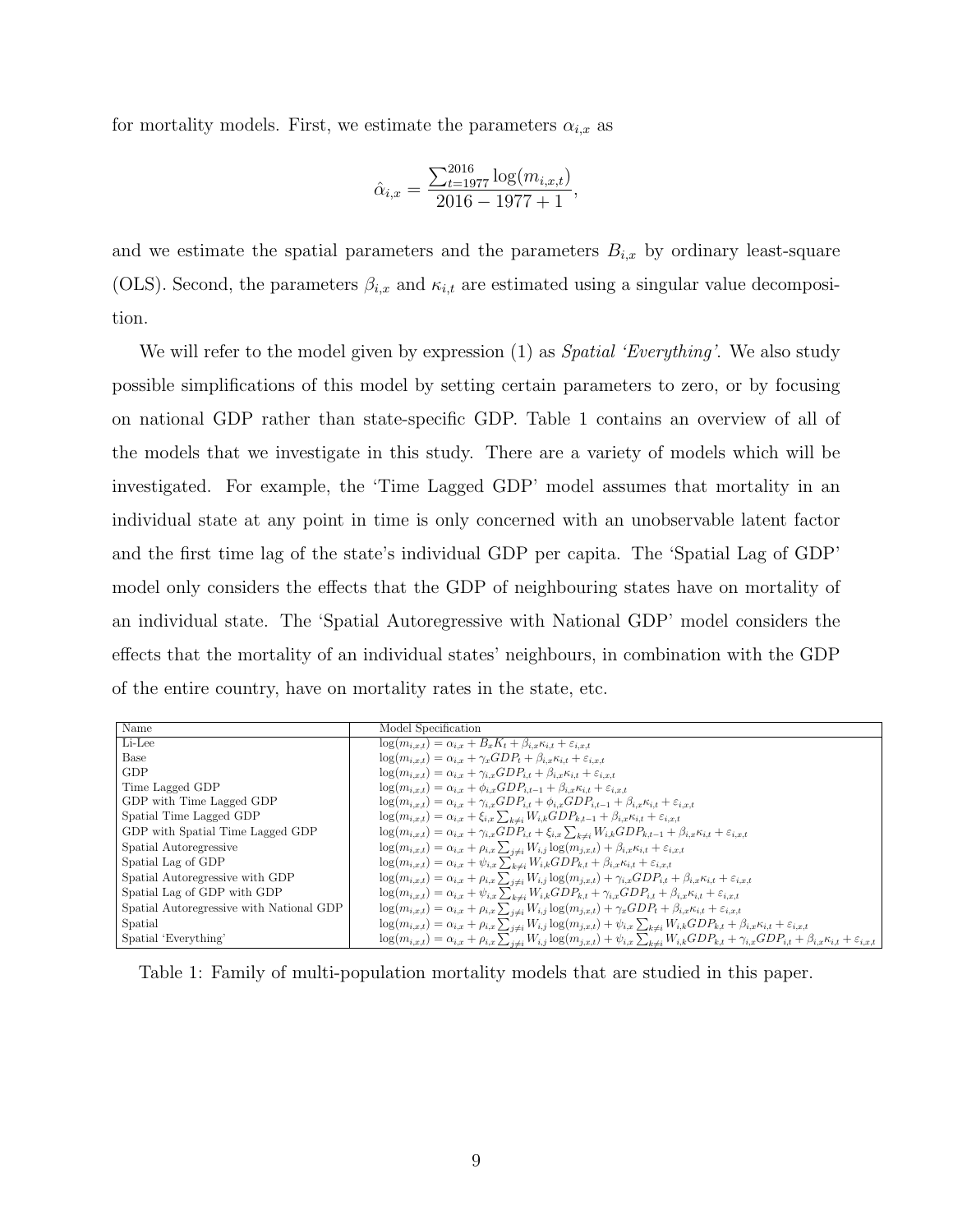#### 4 Model selection

To evaluate the in-sample fit for model selection, the AIC and BIC ratios are compared for the mortality models. The AIC ratio is introduced by Akaike (1973), and is defined as

$$
AIC = -2 \cdot \log(\hat{L}) + 2 \cdot k,
$$

where  $\log(\hat{L})$  is the log-likelihood of the model and k is the number of its free parameters to be estimated. Moreover, as defined by Schwarz (1978), the BIC ratio is given by

$$
BIC = -2 \cdot \log(\hat{L}) + k \cdot \log(n),
$$

where *n* is the number of data points. The number of free parameters,  $k$ , is the number of total parameters minus the number of constraints placed in the model. A lower AIC or BIC ratio means that the model has a better in-sample fit. The difference between the AIC and the BIC is that the BIC ratio imposes a higher penalty for the number of free parameters. Multi-population mortality models contain typically many free parameters. A well cited reference that explains the differences between the AIC and BIC ratios is Yang (2005).

Table 2 displays the number of free parameters, the AIC and BIC ratios and the  $R^2$  for each of the models in the study. After fitting procedure, we find that the AIC ratio of the Li-Lee model is the smallest, indicating the best in-sample fit. For the BIC ratio, we observe that the Spatial Lag of GDP with GDP (SLGG) model has the best in-sample fit. While our hypothesis was that the mortality of a particular state may be affected by the evolution of mortality of its neighbouring states, this has implicitly been rejected in the model selection process as the chosen models do not feature any spatial lag of neighbouring mortality rates. However, the main hypotheses that economic inequalities have an impact on mortality still remains to be explored. Based on this, we proceed our investigation by studying the Li-Lee model and the SLGG model.

As an example, Figure 3 displays the fitted Li-Lee model to the observed point values of the age-specific central mortality rates of four selected states in the years 1977 and 2016. The plots display a generally good fit for each of the selected states, with slight underestimation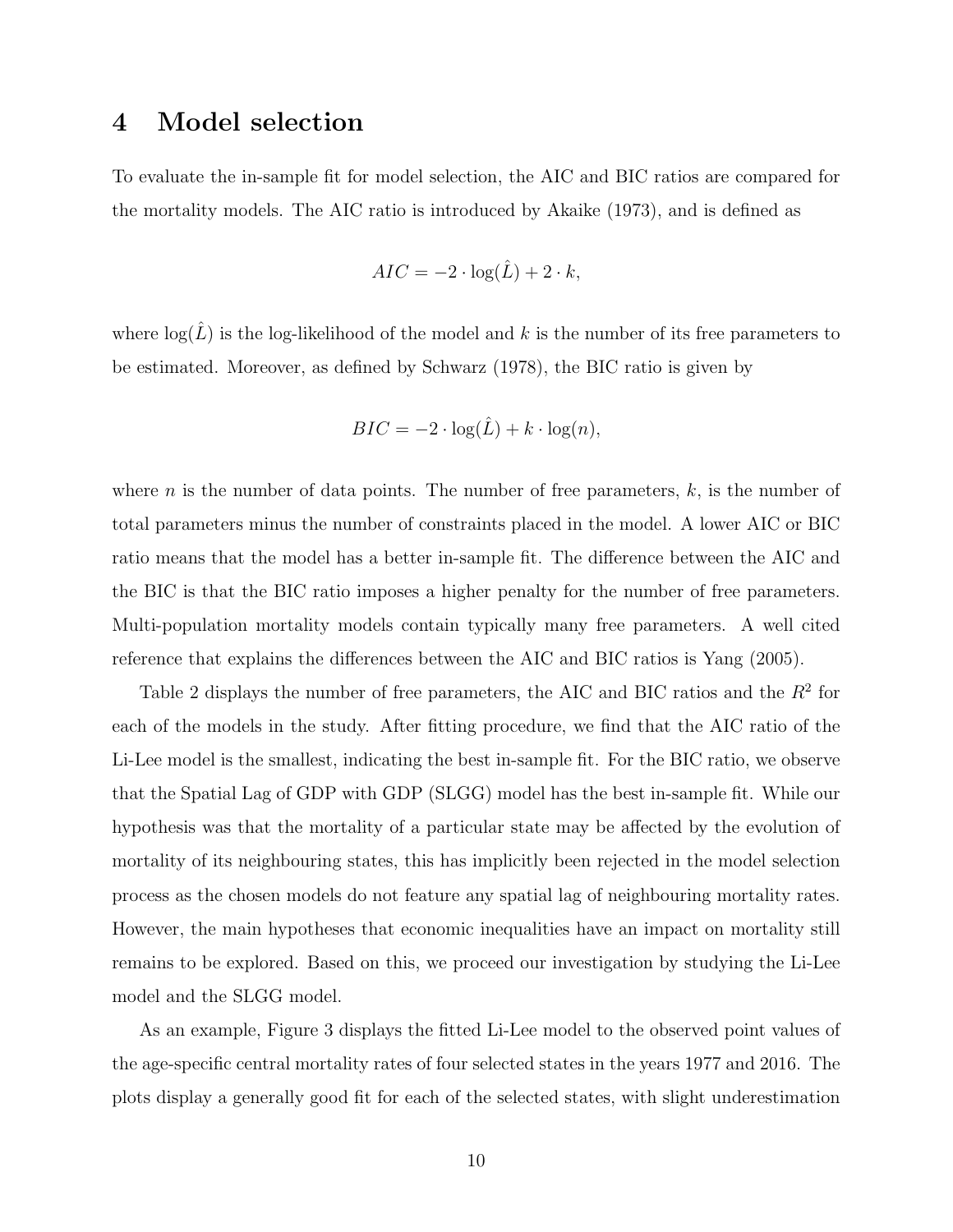| Name                                     | Total Number of Parameters | AIC         | BIC        | $R^2$  |
|------------------------------------------|----------------------------|-------------|------------|--------|
| Li-Lee                                   | 3221                       | $-30857.11$ | $-5490.77$ | 0.9323 |
| Base                                     | 3181                       | $-29868.97$ | $-4803.26$ | 0.9296 |
| <b>GDP</b>                               | 3792                       | $-30671.82$ | $-641.71$  | 0.9347 |
| Time Lagged GDP                          | 3744                       | $-29962.10$ | $-414.35$  | 0.9386 |
| GDP with Time Lagged GDP                 | 4368                       | $-29619.02$ | 4982.95    | 0.9407 |
| Spatial Time Lagged GDP                  | 3744                       | $-30524.76$ | $-977.02$  | 0.9399 |
| GDP with Spatial Time Lagged GDP         | 4368                       | $-30706.31$ | 3895.66    | 0.9431 |
| Spatial Autoregressive                   | 3792                       | $-26789.46$ | 3240.65    | 0.9245 |
| Spatial Lag of GDP                       | 3792                       | $-31259.67$ | $-1229.56$ | 0.9361 |
| Spatial Autoregressive with GDP          | 4416                       | $-29420.78$ | 5679.34    | 0.9347 |
| Spatial Lag of GDP with GDP              | 4416                       | $-31979.41$ | 3120.72    | 0.9407 |
| Spatial Autoregressive with National GDP | 3805                       | $-27137.65$ | 2998.09    | 0.9256 |
| Spatial                                  | 4416                       | $-30011.46$ | 5088.67    | 0.9361 |
| Spatial 'Everything'                     | 5040                       | $-30731.44$ | 9438.71    | 0.9407 |

Table 2: The total number of parameters, AIC and BIC ratios and the  $R<sup>2</sup>$  for each of the multi-population mortality models. The models are defined in Table 1, and the best models bold-faced for all three model selection criteria.

of mortality rates for the ages of 25 to 35 in each of the selected states in the year 2016. Observing the fits of the SLGG model for the same age groups, states and years in Figure 4, we see that the model more accurately fits the observed mortality rates for each state in both years.

To investigate the impact that the economic growth of a state's neighbours has on its mortality, Figure 5 displays a map of the estimates for the state specific parameter  $\psi_{i,x}$ obtained by the SLGG model. The parameter  $\psi_{i,x}$  represents the spatial spillover effects that GDP of neighbouring states of State  $i$  has on the mortality of age-group  $x$  in State i. These maps allow us to gain insight into the sensitivity of the mortality with respect to changes in GDP of the neighbouring states. The states coloured in blue represent a negative relationship, indicating a lower mortality experience associated with the improved economic situation of their neighbouring states, and similarly states coloured in red indicate a higher mortality experience associated with the improved economic situation of their neighbours.

From these maps we observe the strongest associations between mortality rates and neighbouring states' economic situations occur for the 65 to 74 age group, as indicated by the darkest shaded in regions, which contain the peak retirement ages for the majority of the United States. In the northeastern states of Maine, New Hampshire, New Jersey and Connecticut we observe that the improved economic situation of neighbours corresponds with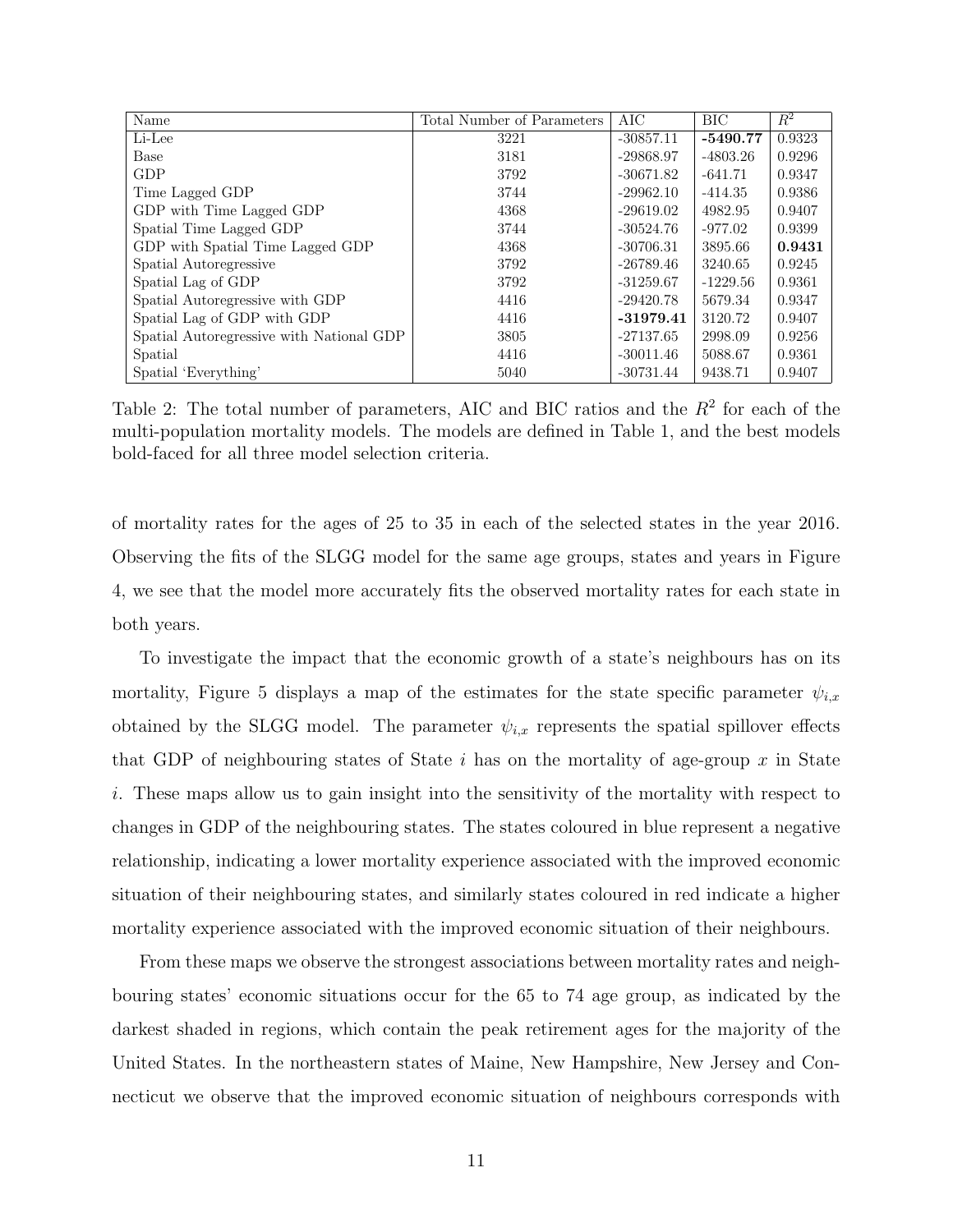

Figure 3: Comparison of the estimated (line) and observed (dots) value of  $m_{i,x,t}$  of the Li-Lee model for the years 1977 and 2016 and the states Arizona, California, Florida and Texas. On the y-axis, a logarithmic scale was used.

a lower mortality experience. The state of Massachusetts experiences an opposite effect, where the improved economic situation of its neighbours corresponds to higher mortality rates. Further research is needed to investigate whether the higher costs of living in the state of Massachusetts may cause retirees to take advantage of better conditions in neighbouring states when the economic situation is flourishing, and would be valuable for better understanding the mortality experiences of small states that are in very close proximity to each other. It should be noted that influential states such as California and Texas, which have some of the largest GDPs in the United States, are not greatly affected by the economic situation of their neighbouring states.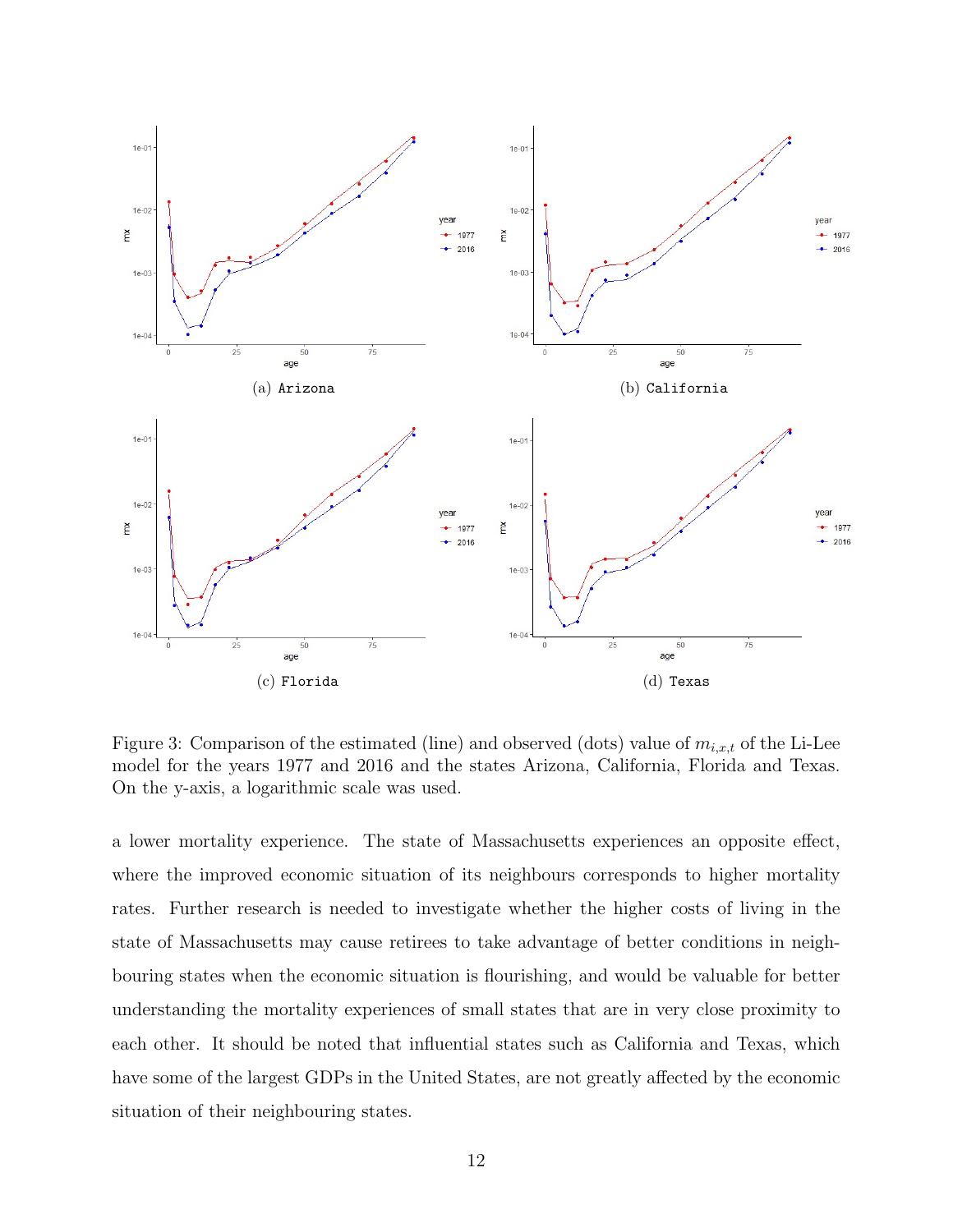

Figure 4: Comparison of the estimated (line) and observed (dots) value of  $m_{i,x,t}$  of the SLGG model for the years 1977 and 2016 and the states Arizona, California, Florida and Texas. On the y-axis, a logarithmic scale was used.

#### 5 Forecasting

To forecast the time-dependent variables for the selected models, we propose time series models. We fit a random walk with drift to the common latent factor, assuming

$$
K_t = K_{t-1} + c + \eta_t,
$$

where c is the drift term, and the error term  $\eta_t$  is i.i.d. Gaussian with mean 0. The common factors are assumed to be non-stationary with a linear trend. To allow for stationary of the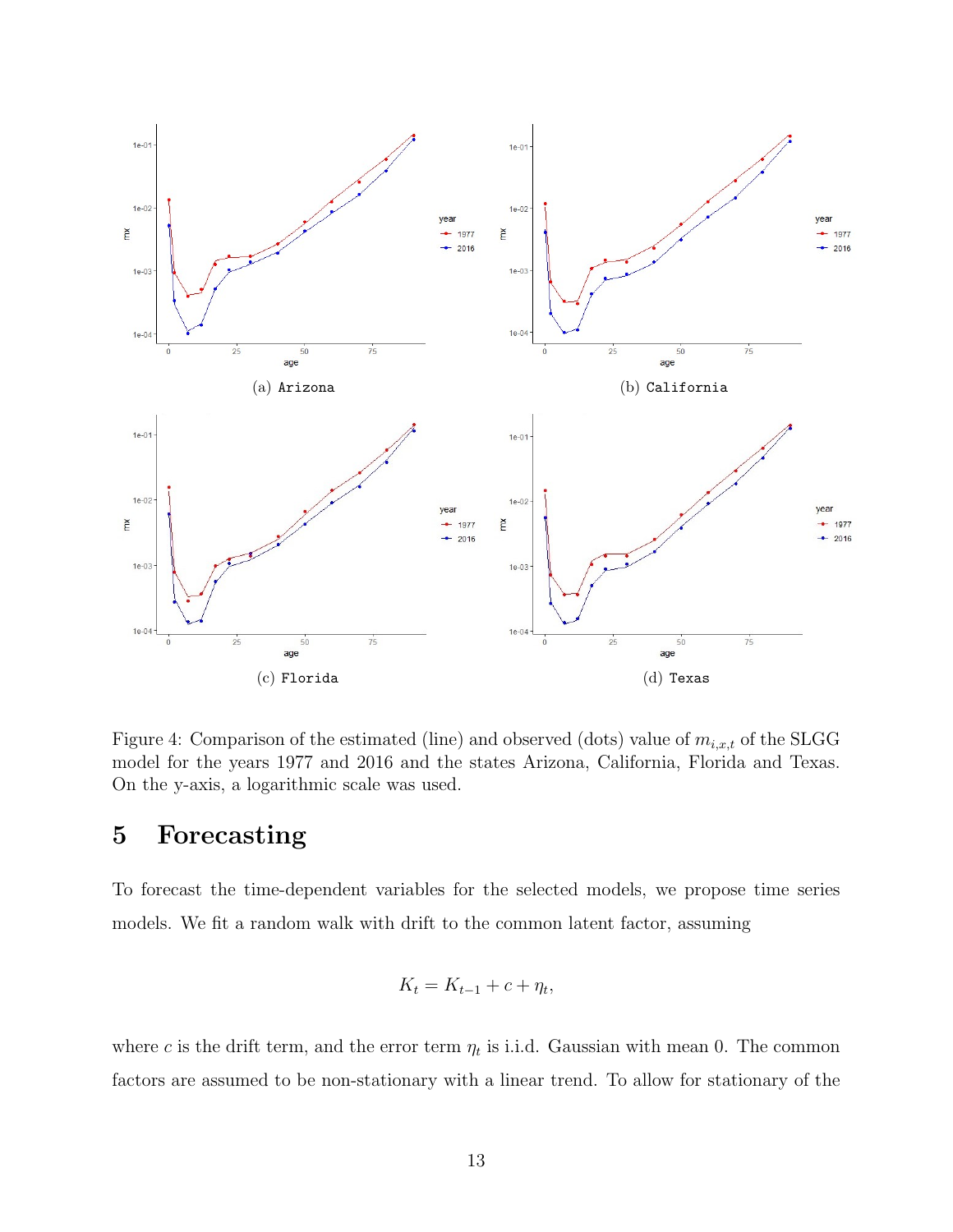

Figure 5: Mapped estimates of the state specific parameter  $\psi_{i,x}$  for the three oldest age groups, as obtained from the SLGG model.

population-specific processes  $\kappa_{i,t}$ , we fit each with an  $AR(1)$  specification:

$$
\kappa_{i,t} = c_{i,0} + c_{i,1}\kappa_{i,t-1} + \omega_{i,t}
$$

where the error term  $\omega_{i,t}$  is i.i.d. follows a Gaussian distribution with mean 0.

Forecasting the GDP of each individual state over time requires attention to the dependencies that each of the states have on one other. Vector autoregressive (VAR) models are used to model vectors of variables that are assumed stationary, allowing for lagged relationships between the variables and for the correlations between the variables. A pth-order vector autoregression,  $VAR(p)$ , based on p lags of the variables is given by

$$
\mathbf{y}_t = \mathbf{c} + \mathbf{\Phi}_1 \mathbf{y}_{t-1} + \mathbf{\Phi}_2 \mathbf{y}_{t-2} + \cdots + \mathbf{\Phi}_p \mathbf{y}_{t-p} + \epsilon_t,
$$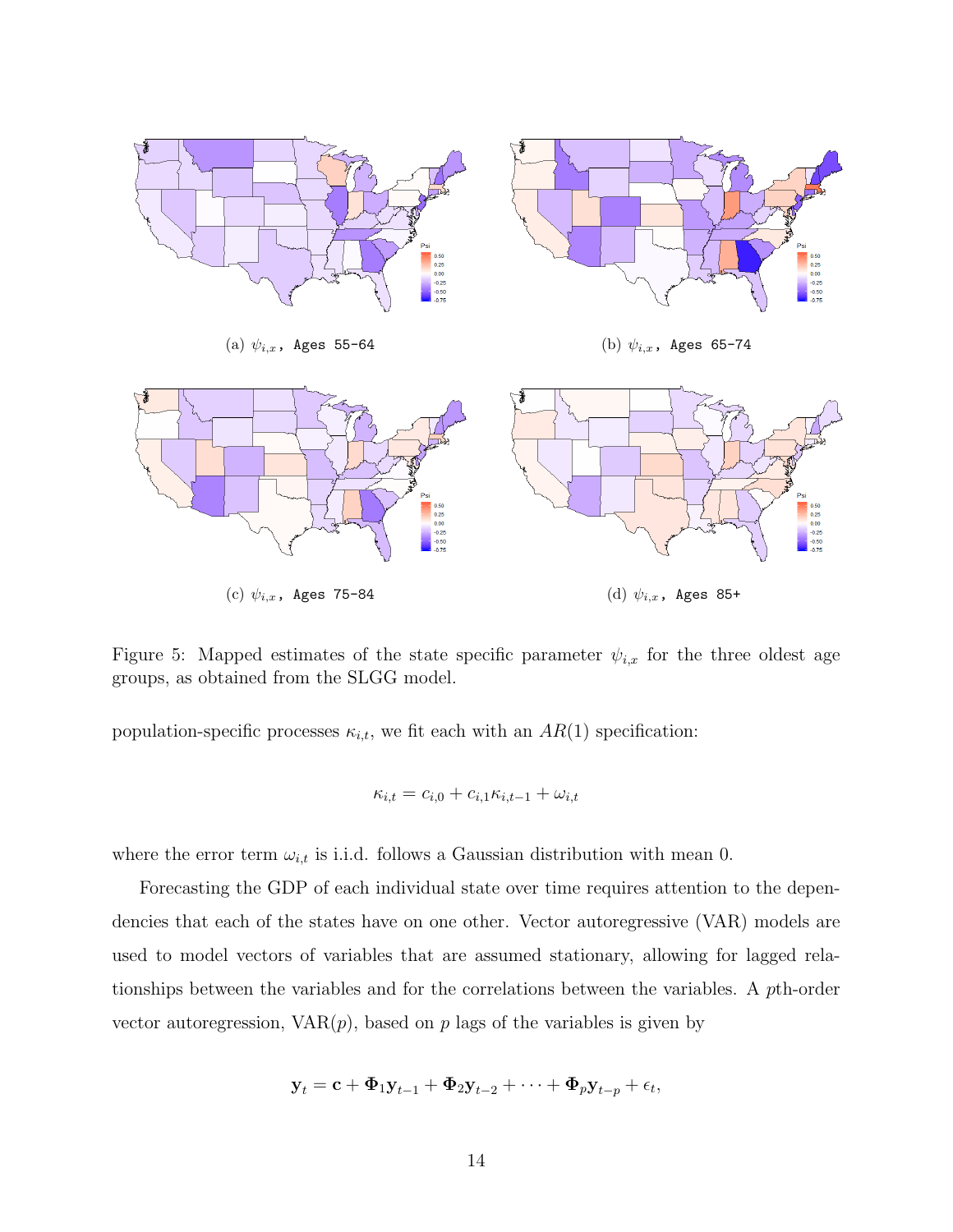where the GDPs of the individual state being modeled at time  $t$ , along with its neighbouring states<sup>3</sup> are denoted by the vector  $y_t$ , c is a vector of constants,  $\Phi_i$  is a matrix of autoregressive coefficients for  $i = 1, 2, ..., p$  and  $\epsilon_t$  is the i.i.d. Gaussian error term with mean 0. The lag order of the VAR, p, is determined by using selection criteria such as Akaike's Information Criteria (AIC), Hannan-Quinn Criterion (HQ), Schwarz Criterion (SC) and Final Prediction Error (FRE) (see Akaike (1973), Hannan and Quinn (1979), Schwarz (1978), Hamilton  $(1994)$ .<sup>4</sup> For the modelling of the GDP in each of the individual United States these four tests displayed inconclusive results, with the SC consistently indicating a lag order of one, and the AIC, HQ and FRE varying from one to three depending on the state being evaluated. As this study is focused on forecasting mortality, to keep the model simple, a VAR(1) was determined to be the most suitable model for the GDP in each of the individual contiguous United States.

In our setting, specific situations do arise. For example, in order to model the future GDP in California, we also need to consider the economic growth occurring in the neighbouring states: Arizona, Nevada and Oregon, as well as the economic growth in Mexico. The GDP of all these neighbours of California and California itself are jointly forecasted using a VAR(1) model. The same reasoning applies to all states neighbouring either Mexico or Canada.

For each state, we produced forecasts of the age-specific mortality rates 30 years into the future using both the Li-Lee and SLGG models. A comparison of the forecasts for the selected states of Arizona, California, Florida and Texas are displayed in Figure 6. We observe that for each of the selected states, there are similar projections of mortality rates for the younger age-groups below the age of 5, as well as similar patterns in the forecasts of mortality for the age-groups above the age of 75. These plots demonstrate differences between the forecasts of the age-specific mortality rates for the two models among the middle age groups, with lower mortality projections observed for the SLGG model in the states of California, Florida and Texas. To further analyze the differences in the forecasted mortality rates produced by each model, Figure 7 displays maps of the percent differences between the mortality forecasts of the individual states. The corresponding maps illustrate the percent difference obtained

<sup>&</sup>lt;sup>3</sup>To reduce the model to a reasonable number of parameters, we only incorporate neighboring states.

<sup>4</sup>Tables displaying results of these criteria can be found in Appendix A.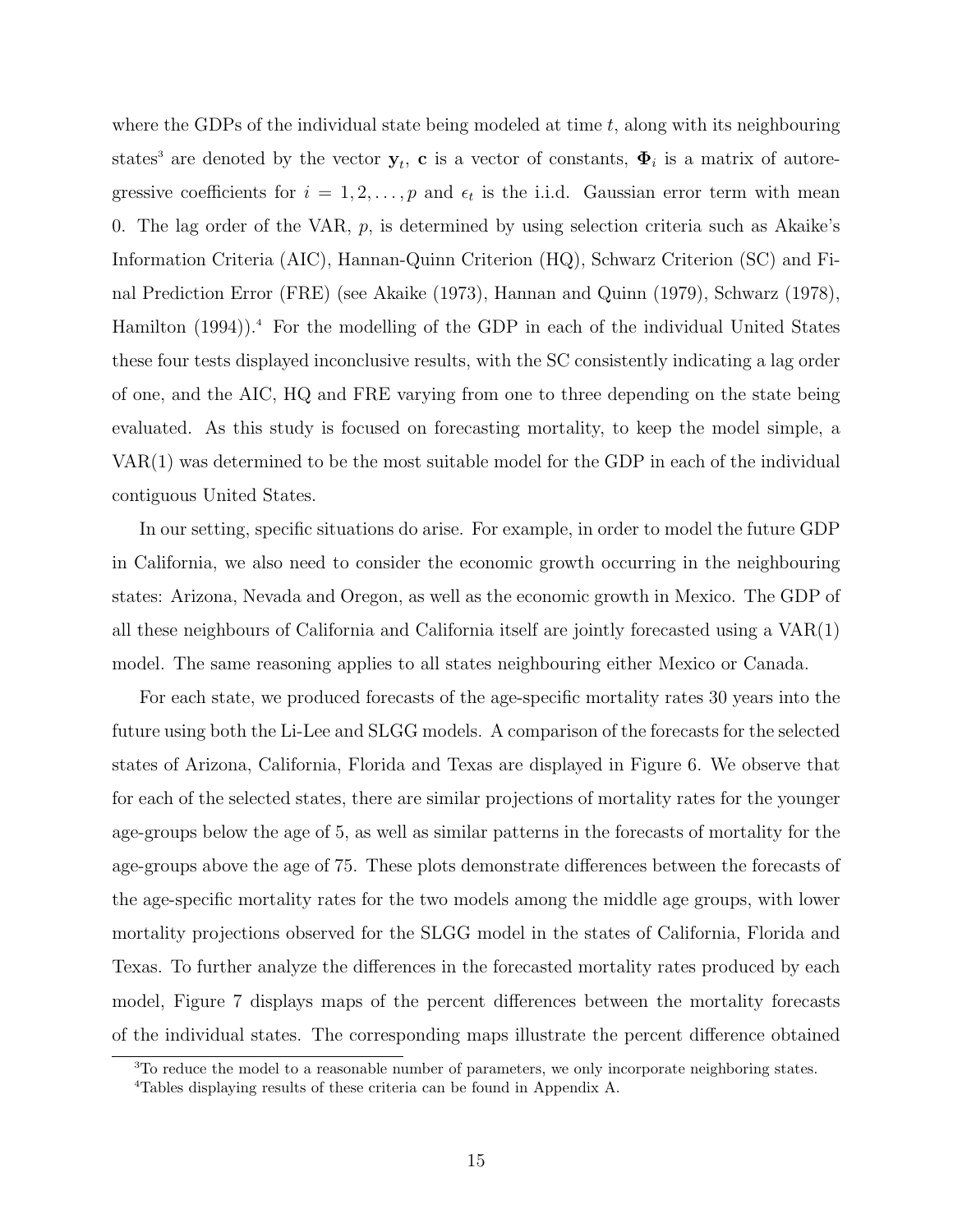by subtracting the mortality estimates from the Li-Lee model from those produced by the SLGG model. Coloured in dark red are states in which the difference between the forecasts is the greatest, representing higher mortality estimates for the SLGG model. Similarly, the dark blue coloured states are the ones in which the Li-Lee model estimates are greater. From these maps it can be observed that the SLGG model provides higher estimates of age-specific mortality rates in regions of the United States where there is limited economic growth, such as the area in the South with Louisiana, Mississippi, Arkansas and Alabama. Vice versa, we find lower mortality estimates from the SLGG model in states with more economically growth, such as Washington and New York. We observe extreme estimates of mortality for the states of West Virginia and Maryland from the SLGG model, which can be attributed



Figure 6: Comparison of the age-specific mortality rates as forecasted by the LL and SLGG models for the year 2046 and the states Arizona, California, Florida and Texas. On the y-axis, a logarithmic scale was used.

to the exclusion of their influential neighbour, the District of Columbia.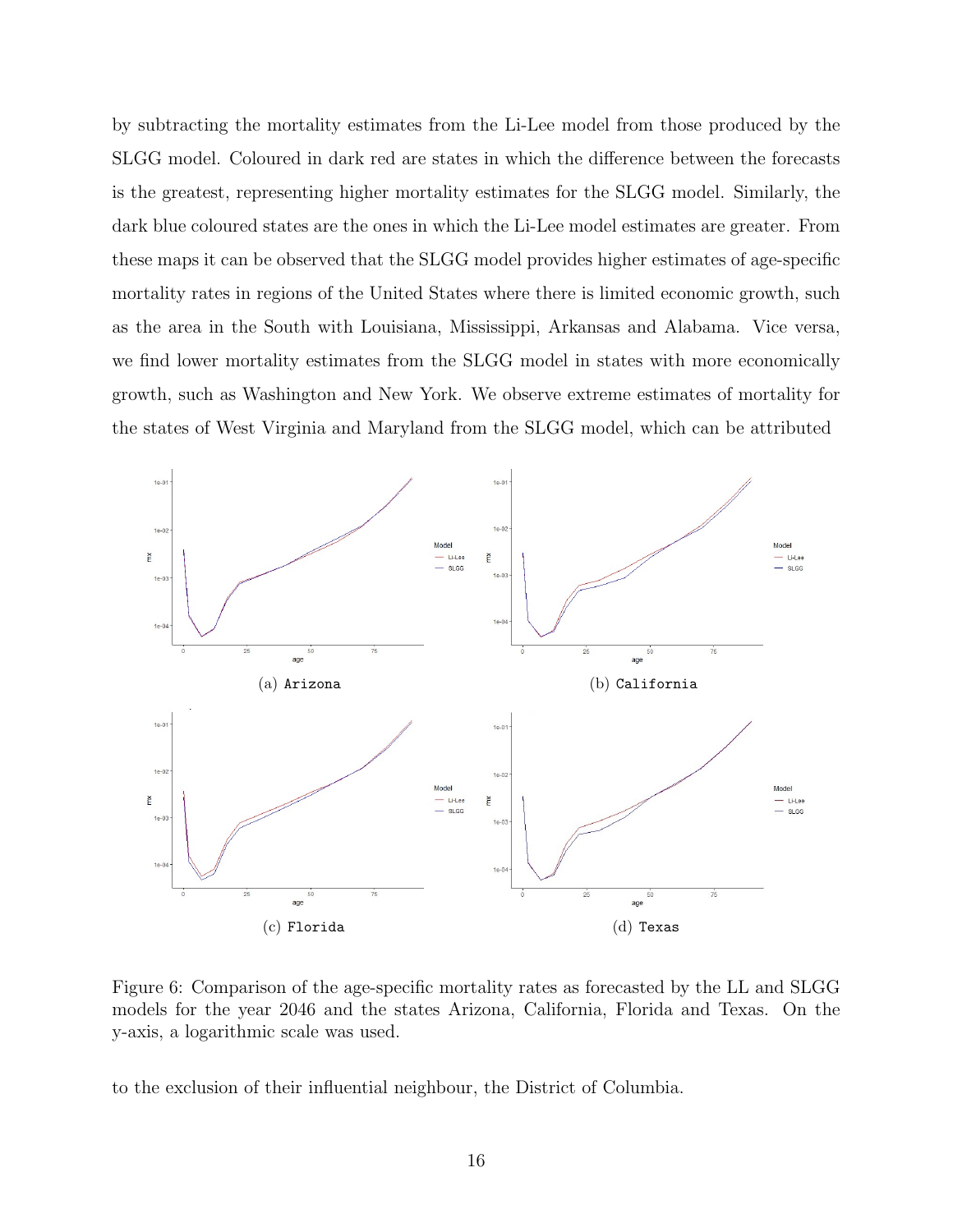

![](_page_16_Figure_3.jpeg)

ent Difference [%]

 $-52.02$ <br> $-10.73$ <br> $-2.17$ <br> $10.41$ 

61.92<br>279.13

![](_page_16_Figure_4.jpeg)

![](_page_16_Figure_6.jpeg)

(c) Forecast Difference for Ages 55-64 (d) Forecast Difference for Ages 65-74

![](_page_16_Figure_8.jpeg)

Figure 7: Mapped comparison of the percent difference in the expected mortality rates forecasted by the LL and SLGG models for the year 2046 across the remaining age-groups. A positive difference indicates higher forecasted mortality estimates for the SLGG model.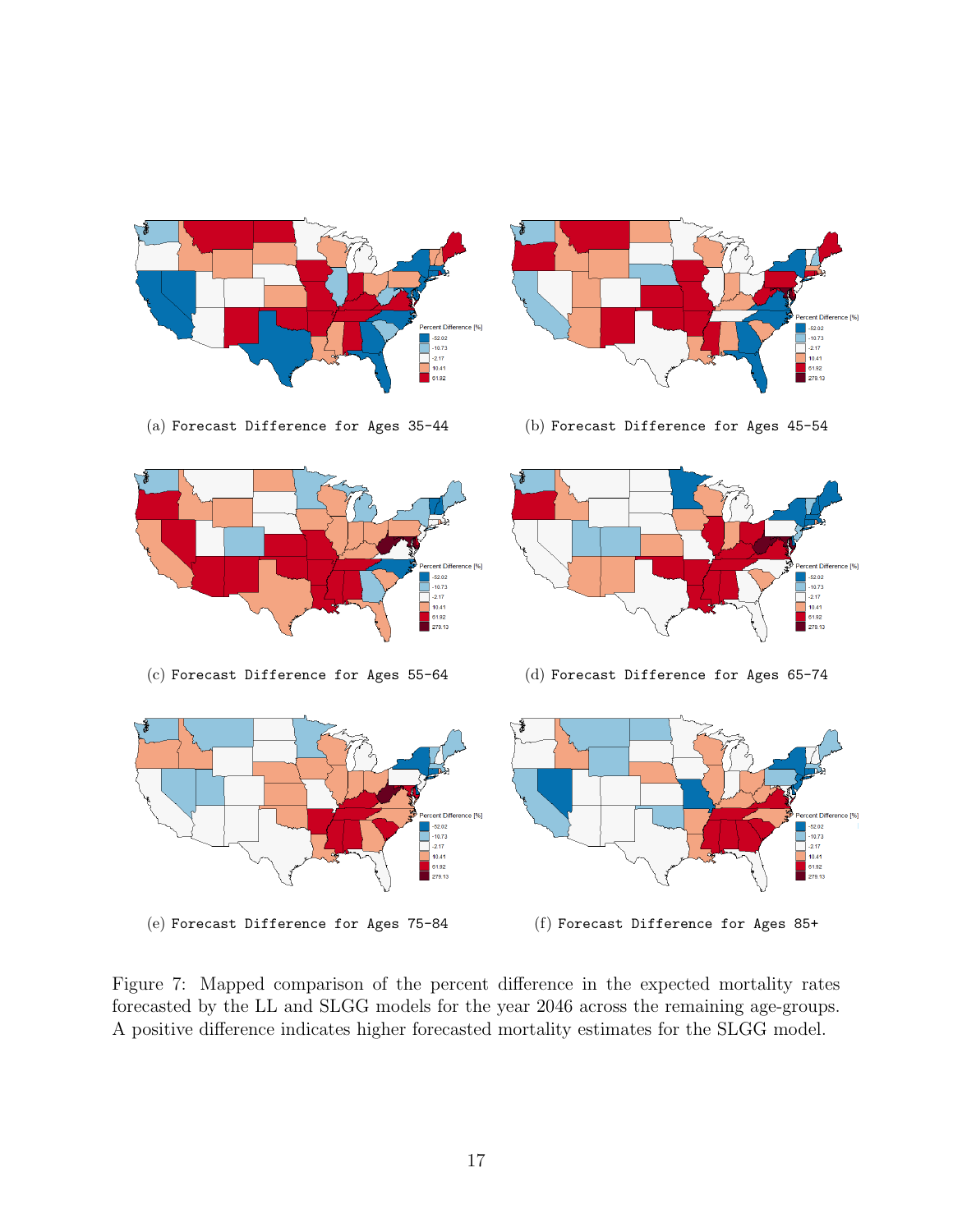#### 6 Annuity pricing

Mortality forecasts and their differences have an important impact on mortality linked insurance products, most notable of which are annuities. In this section, we show the impact of the LL and SLGG models on annuity pricing. We use the following well-known definition of a T-year fixed term annuity of an x-year old individual

$$
\ddot{a}_{i,x} = \sum_{t=0}^{T} t p_{i,x} / (1+r)^t,
$$
\n(2)

where  $_t p_{i,x}$  is the probability that a (male) life age x from state i survives for t years, i.e.,

$$
_{t}p_{i,x} = \prod_{k=0}^{t-1} (1 - q_{i,x+k,2016+k})
$$

where, starting with year 2016,  $q_{i,x+k,2016+k}$  is the time-0 death probability determined from forecasts of  $m_{i,x+k,2016+k}$ . We calculate the present value of a 45-year fixed term annuity of 1 unit per year commencing at age 65 for a male individual in each of the United States. To obtain  $q_{i,x+k,2016+k}$  for each individual age x, we assume a uniform distribution of death (UDD) amongst our 10-year age-group central death rate forecasts (see Bowers et al. (1997)).

Forecasts of mortality rates from the LL and SLGG models were used to calculate  $_{t}p_{i,x}$ . Table 4 displays values of  $\ddot{a}_{i,65}$  as priced with fixed rates r of 1%, 3% and 5%. Importantly, we observe that for both models, the values of  $\ddot{a}_{i,x}$  appear to be greatest in wealthier states when compared with the less wealthy states. From the table, we see that under a constant interest rate of 1%, the actuarial value of a 45-year fixed term annuity paying out 1 unit every year until the age of 110 ranges from 13.33 in West Virginia to 17.57 in New York under the SLGG model, and 14.41 in Mississippi to 16.61 in Florida under the LL model. Table 3 displays the summary statistics of mean and standard deviation for the calculated values of  $\ddot{a}_{i,x}$ , and allows for a comparison of the values across the three fixed rates of r. We observe that while the mean present value of the annuities calculated using the mortality rates of both models are similar, the SLGG model preserves more of the variability amongst these prices than the LL model. As interest rate  $r$  increases to higher levels, the SLGG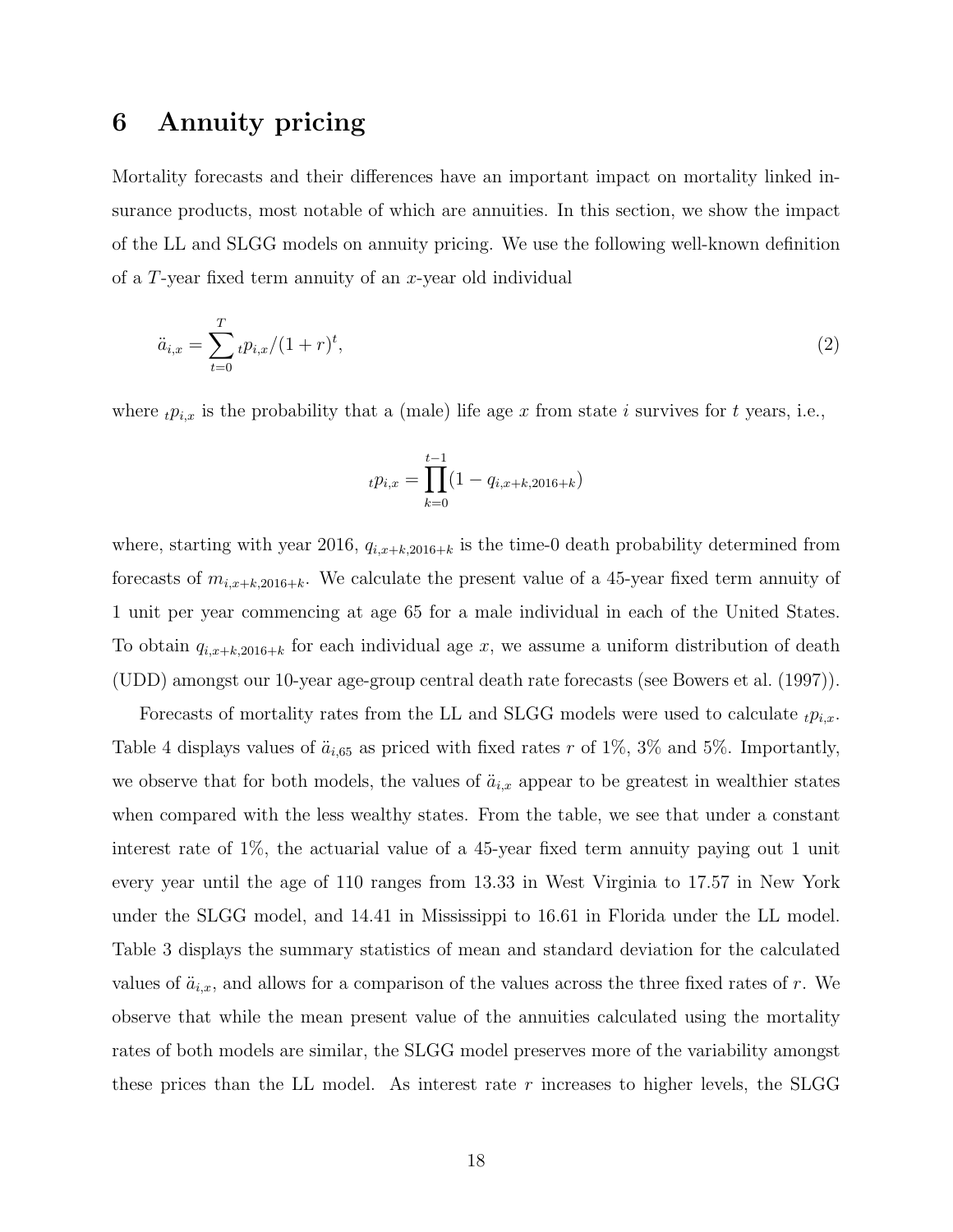|                           |       |       |                                   |       | <b>SLGG</b> |       |
|---------------------------|-------|-------|-----------------------------------|-------|-------------|-------|
|                           | $1\%$ | $3\%$ | $5\%$                             | $1\%$ | $3\%$       | $5\%$ |
| Mean                      | 15.47 |       | $12.58$ $10.49$   $15.53$ $12.62$ |       |             | 10.51 |
| Standard Deviation   0.55 |       | 0.39  | 0.28                              | 1.04  | 0.71        | 0.51  |

Table 3: Summary statistics of the present value of the annuities from Table 4.

model continues to preserve more regional differences in these annuity prices than the LL model.

To further compare the prices generated from the two models, Figure 8 displays a map of the percent difference in the values of  $\ddot{a}_{i,x}$  for each of the individual states at the 1% discount rate. There, we observe the regions of the United States with which the LL and SLGG models reveals their greatest differences in annuity pricing. Observing this map in conjunction with the results of Table 4 we see higher annuity prices in the more economically growing regions of the northeastern United States, and observe that in regions where there is limited economic growth in the South the LL model produces higher values of  $\ddot{a}_{i,x}$ . We conclude that the pricing of annuities has an underlying spatial dimension to it, and that the SLGG model is better equipped to capture the existing economic inequalities amongst the neighbourhoods of the United States to produce more accurate estimates.

![](_page_18_Figure_4.jpeg)

Figure 8: Map of the percent difference in annuity pricing generated by the LL and SLGG models with a discount rate of 1%. A positive difference indicates thats the present value of the annuity was priced higher for the SLGG model.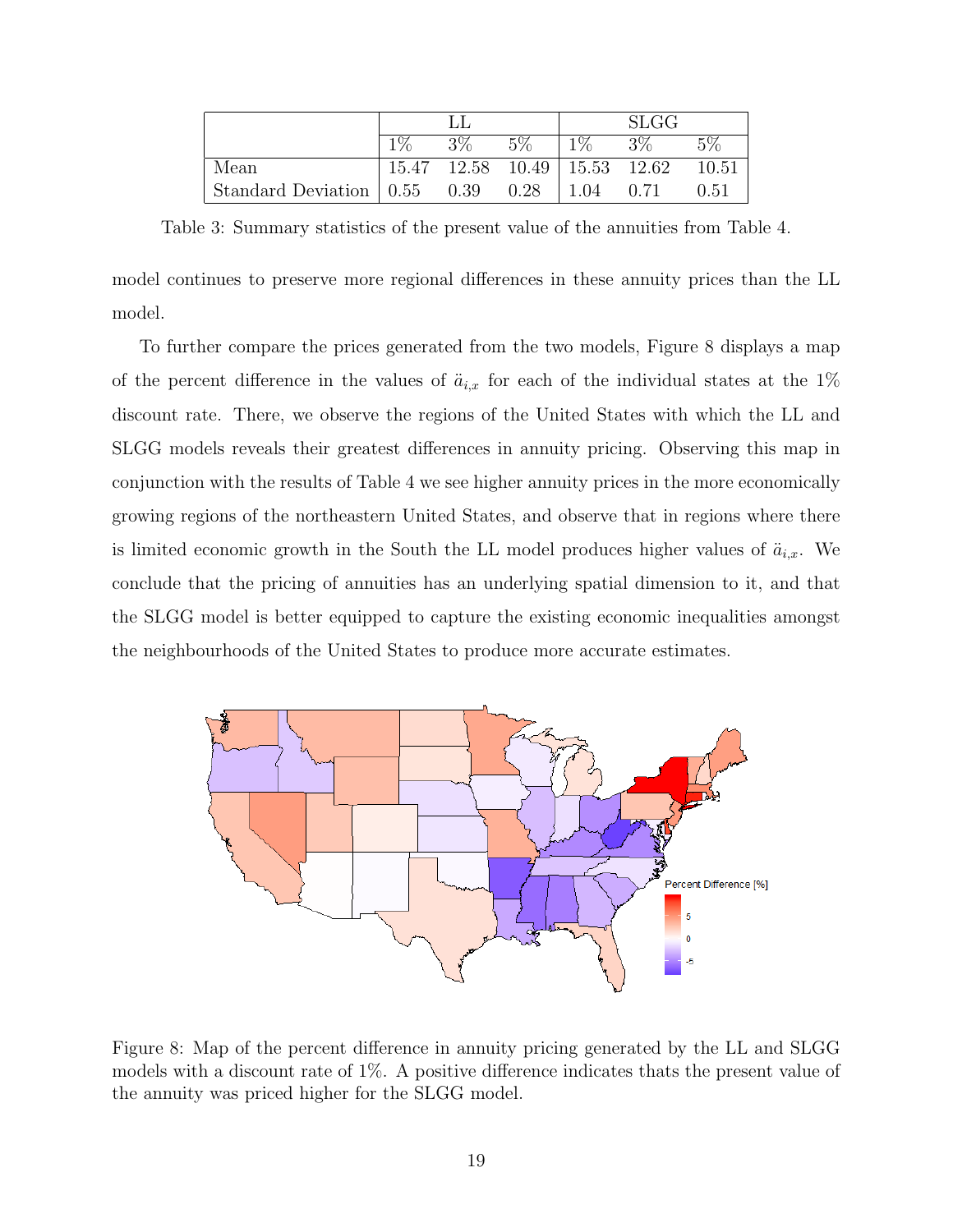|                | LL        |           |                | $\overline{\mathrm{SLGG}}$ |           |           |  |
|----------------|-----------|-----------|----------------|----------------------------|-----------|-----------|--|
| <b>State</b>   | $1\%$     | $3\%$     | $5\%$          | $1\%$                      | $3\%$     | $5\%$     |  |
| Alabama        | 14.58     | 11.94     | 10.01          | 13.76                      | 11.40     | 9.63      |  |
| Arizona        | 16.51     | 13.28     | 10.98          | 16.52                      | 13.26     | 10.94     |  |
| Arkansas       | 14.98     | 12.23     | 10.22          | 13.93                      | 11.50     | 9.70      |  |
| California     | 16.53     | 13.30     | $11.00\,$      | 16.97                      | 13.57     | $11.16\,$ |  |
| Colorado       | 16.05     | 13.02     | 10.82          | 16.19                      | $13.10\,$ | 10.88     |  |
| Connecticut    | 15.97     | 12.95     | 10.76          | 17.40                      | 13.90     | 11.43     |  |
| Delaware       | 15.40     | 12.54     | 10.46          | 16.68                      | 13.37     | 11.03     |  |
| Florida        | 16.61     | 13.34     | 11.02          | 16.94                      | 13.54     | 11.14     |  |
| Georgia        | 14.86     | 12.14     | 10.15          | 14.40                      | 11.86     | 9.98      |  |
| Idaho          | 15.94     | 12.94     | 10.76          | $15.60\,$                  | 12.71     | $10.60\,$ |  |
| Illinois       | 15.27     | 12.44     | 10.39          | 14.86                      | 12.17     | 10.20     |  |
| Indiana        | 14.90     | 12.19     | 10.20          | 14.71                      | 12.05     | $10.11\,$ |  |
| Iowa           | 15.62     | 12.70     | $10.59\,$      | 15.51                      | $12.63\,$ | $10.53\,$ |  |
| Kansas         | 15.58     | 12.67     | $10.56\,$      | $15.42\,$                  | $12.55\,$ | $10.47\,$ |  |
| Kentucky       | 14.43     | 11.84     | 9.94           | 13.68                      | $11.33\,$ | $9.58\,$  |  |
| Louisiana      | 14.71     | $12.02\,$ | 10.07          | 14.16                      | 11.66     | 9.82      |  |
| Maine          | 15.27     | 12.47     | 10.42          | 16.00                      | 12.97     | 10.78     |  |
| Maryland       | 15.37     | $12.51\,$ | 10.43          | 15.26                      | 12.44     | $10.39\,$ |  |
| Massachusetts  | 15.66     | 12.73     | $10.60\,$      | 16.51                      | 13.32     | 11.02     |  |
| Michigan       | 15.21     | 12.41     | 10.37          | 15.42                      | $12.55\,$ | 10.46     |  |
| Minnesota      | 15.99     | 12.97     | 10.79          | 16.65                      | 13.42     | 11.10     |  |
| Mississippi    | 14.41     | 11.81     | 9.91           | 13.47                      | 11.18     | 9.46      |  |
| Missouri       | 15.06     | $12.30\,$ | 10.29          | $15.65\,$                  | 12.67     | $10.53\,$ |  |
| Montana        | 15.72     | 12.78     | $10.64\,$      | 16.24                      | $13.11\,$ | 10.86     |  |
| Nebraska       | 15.61     | 12.70     | $10.58\,$      | 15.41                      | $12.57\,$ | 10.49     |  |
| Nevada         | 15.38     | 12.52     | 10.44          | 16.13                      | 12.96     | 10.71     |  |
| New Hampshire  | $15.65\,$ | 12.74     | 10.62          | 15.94                      | 12.94     | 10.77     |  |
| New Jersey     | 15.58     | 12.69     | $10.56\,$      | 16.34                      | $13.16\,$ | $10.89\,$ |  |
| New Mexico     | 16.23     | 13.11     | 10.86          | 16.20                      | 13.07     | 10.83     |  |
| New York       | 16.09     | 13.00     | 10.79          | 17.57                      | 13.92     | 11.38     |  |
| North Carolina | 15.10     | 12.31     | 10.28          | 14.92                      | 12.24     | $10.27\,$ |  |
| North Dakota   | 15.92     | 12.91     | 10.73          | 16.19                      | 13.06     | 10.82     |  |
| Ohio           | 15.28     | 12.45     | 10.39          | 14.57                      | 11.97     | 10.05     |  |
| Oklahoma       | 14.83     | 12.13     | 10.15          | 14.79                      | 12.06     | 10.08     |  |
| Oregon         | 15.79     | 12.82     | 10.67          | 15.40                      | 12.55     | 10.47     |  |
| Pennsylvania   | 15.21     | 12.42     | 10.38          | 15.67                      | 12.70     | 10.57     |  |
| Rhode Island   | 15.51     | 12.62     | 10.52          | 15.45                      | 12.59     | 10.50     |  |
| South Carolina | 15.00     | 12.23     | 10.22          | 14.48                      | 11.93     | 10.04     |  |
| South Dakota   | 15.80     | 12.83     | 10.67          | 16.01                      | 12.97     | 10.77     |  |
| Tennessee      | 14.72     | 12.05     | 10.09          | 14.37                      | 11.81     | 9.93      |  |
| Texas          | 15.46     | 12.56     | 10.47          | 15.69                      | 12.70     | 10.56     |  |
| Utah           | 16.29     | 13.18     | 10.94          | 16.69                      | 13.47     | 11.15     |  |
| Vermont        | 15.47     | 12.61     | 10.52          | 16.09                      | 13.03     | 10.82     |  |
| Virginia       | 15.19     | 12.39     | 10.35          | 14.44                      | $11.91\,$ | 10.03     |  |
| Washington     | 15.93     | 12.92     | 10.74          | 16.46                      | 13.27     | 10.99     |  |
| West Virginia  | 14.53     | 11.92     | 10.01          | 13.33                      | 11.09     | 9.41      |  |
| Wisconsin      | 15.59     | 12.69     | 10.58<br>10.59 | 15.46                      | 12.62     | 10.54     |  |
| Wyoming        | 15.64     | 12.71     |                | 16.12                      | 13.03     | 10.80     |  |

Table 4: Present value of a 45-year fixed term annuity of 1 unit per year commencing at age 65 with discount rates  $r$  of 1%, 3% and 5%, as defined in (2), for each state and for the LL and SLGG models.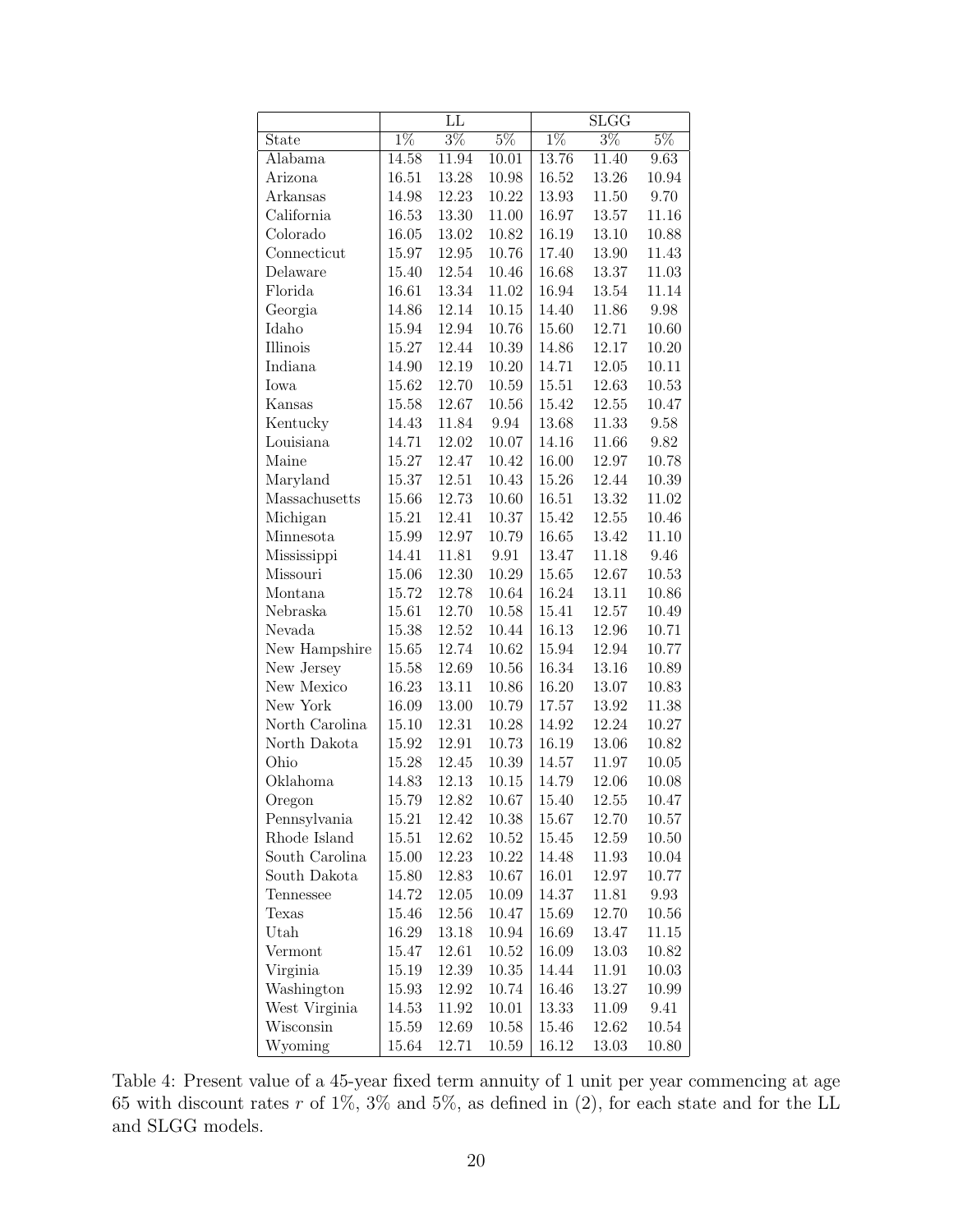### 7 Conclusion

This study proposes the incorporation of spatial components into the traditional stochastic mortality modelling framework outlined by Li and Lee (2005), and substantially explores the economic growth of the individual states in these models. Our proposed SLGG model was used to produce forecasts of mortality rates and annuity pricing for each of the United States, and illustrated the effects that economic growth has on mortality on a spatial dimension. Whereas the Li and Lee model incorporates latent factors that are not easily identifiable and difficult to project into the future, our model is interpretable as it captures the relationships between GDP and mortality rates in space. This research provides a starting point for more localized studies of mortality, and provides a blueprint for the inclusion of spatial components and economic growth into traditional mortality models. Most importantly for actuaries, with its findings this work establishes empirical justification for development of natural hedging techniques which account for a spatial dimension of mortality.

#### References

- Akaike, H. (1973). Information theory as an extension of the maximum likelihood principle. In Second International Symposium on Information Theory. Akademiai Kiado, Budapest, pp. 276-281.
- Antonio, K., Devriendt, S., de Boer, W., de Vries, R., De Waegenaere, A., Kan, H.-K., Kromme, E., Ouburg, W., Schulteis, T., Slagter, E., van der Winden, M., van Iersel, C., and Vellekoop, M. (2017). Producing the Dutch and Belgian mortality projections: a stochastic multi-population standard. European Actuarial Journal, 7(2):297–336.
- Boonen, T. J. and Li, H. (2017). Modeling and forecasting mortality with economic growth: a multipopulation approach. Demography,  $54(5):1921-1946$ .
- Bowers, N., Gerber, H., Hickman, J., Jones, D., and Nesbitt, C. (1997). Actuarial mathematics. Society of Actuaries.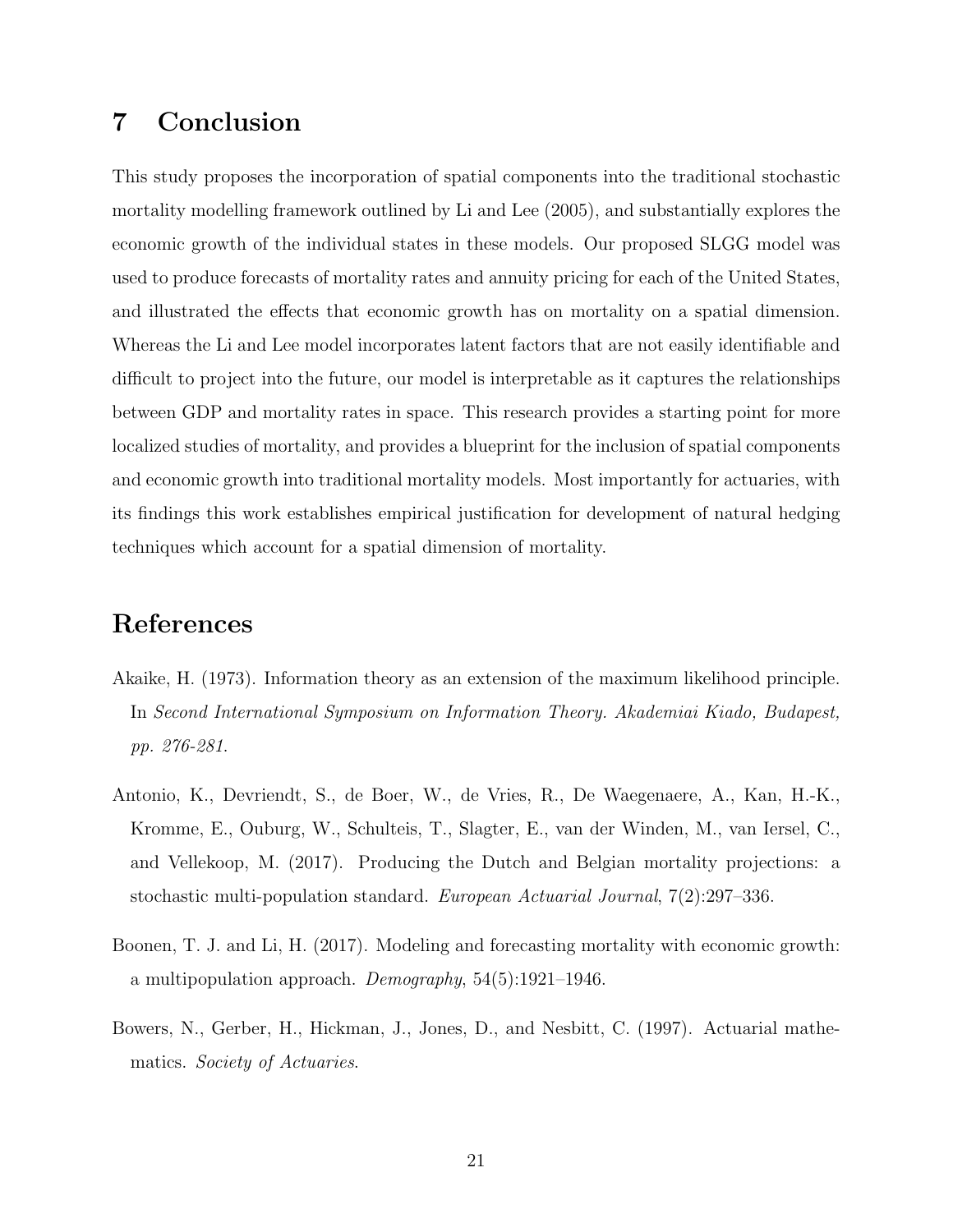- Cox, S. and Lin, Y. (2007). Natural hedging of life and annuity mortality risks. North American Actuarial Journal, 11(3):1–15.
- Doukhan, P., Pommeret, D., Rynkiewicz, J., and Salhi, Y. (2017). A class of random field memory models for mortality forecasting. Insurance: Mathematics and Economics, 77:97– 110.
- Franks, P., Jerant, A. F., Leigh, J. P., Lee, D., Chiem, A., Lewis, I., and Lee, S. (2007). Cigarette prices, smoking, and the poor: implications of recent trends. American Journal of Public Health, 97(10):1873–1877.
- Haining, R. P. and Haining, R. (2003). Spatial data analysis: theory and practice. Cambridge University Press.
- Hamilton, J. D. (1994). *Time series analysis*, volume 2. Princeton New Jersey.
- Hanewald, K. (2011). Explaining mortality dynamics: The role of macroeconomic fluctuations and cause of death trends. North American Actuarial Journal, 15(2):290–314.
- Hannan, E. J. and Quinn, B. G. (1979). The determination of the order of an autoregression. Journal of the Royal Statistical Society: Series B (Methodological), 41(2):190–195.
- Lee, R. and Carter, L. (1992). Modeling and forecasting U.S. mortality. Journal of the American Statistical Association, 87(419):659–671.
- Lee, R. and Tuljapurkar, S. (1997). Death and taxes: Longer life, consumption, and social security. Demography,  $34(1):67-81$ .
- Li, H. and Lu, Y. (2017). Coherent forecasting of mortality rates: A sparse vectorautoregression approach. ASTIN Bulletin: The Journal of the IAA, 47(2):563–600.
- Li, N. and Lee, R. (2005). Coherent mortality forecasts for a group of populations: An extension of the Lee-Carter method. Demography, 42(3):575–594.
- Ludkovski, M., Risk, J., and Zail, H. (2018). Gaussian process models for mortality rates and improvement factors. ASTIN Bulletin: The Journal of the IAA, 48(3):1307–1347.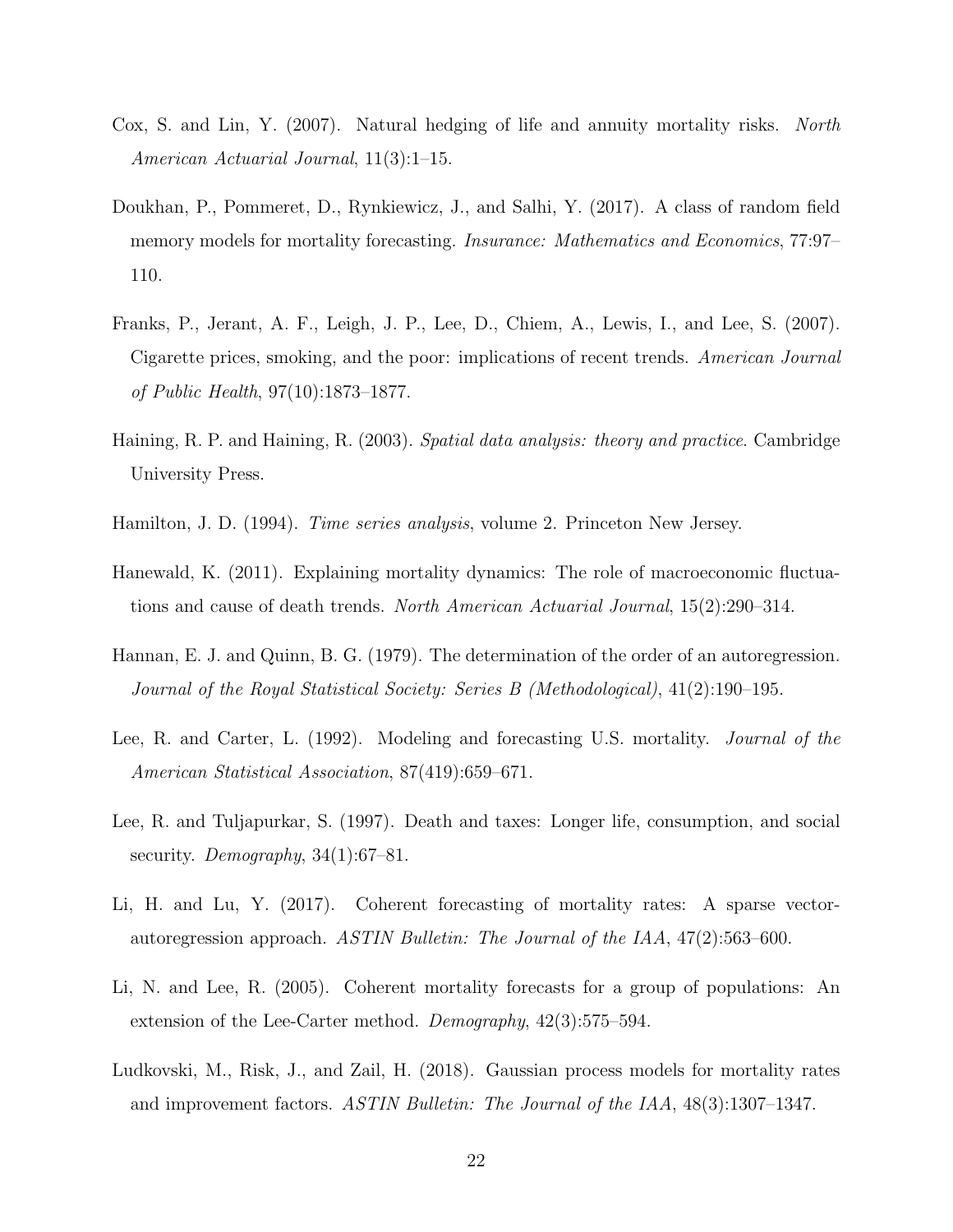- Niu, G. and Melenberg, B. (2014). Trends in mortality decrease and economic growth. Demography, 51(5):1755–1773.
- O'Hare, C. and Li, Y. (2012). Explaining young mortality. Insurance: Mathematics and Economics, 50(1):12–25.
- Pitacco, E. (2016). Guarantee structures in life annuities: A comparative analysis. The Geneva Papers on Risk and Insurance-Issues and Practice, 41(1):78–97.
- Pitacco, E., Denuit, M., Haberman, S., and Olivieri, A. (2009). *Modelling longevity dynamics* for pensions and annuity business. Oxford University Press.
- Preston, S. H. (1975). The changing relation between mortality and level of economic development. Population Studies, 29(2):231–248.
- Schwarz, G. (1978). Estimating the dimension of a model. The Annals of Statistics, 6(2):461– 464.
- Seklecka, M., Lazam, N., Pantelous, A. A., and O'Hare, C. (2019). Mortality effects of economic fluctuations in selected eurozone countries. Journal of Forecasting, 38(1):39–62.
- Soneji, S. and King, G. (2012). Statistical security for social security. Demography, 49(3):1037–1060.
- Yang, Y. (2005). Can the strengths of AIC and BIC be shared? A conflict between model indentification and regression estimation. Biometrika, 92(4):937–950.
- Zhu, N. and Bauer, D. (2014). A cautionary note on natural hedging of longevity risk. North American Actuarial Journal, 18(1):104–115.